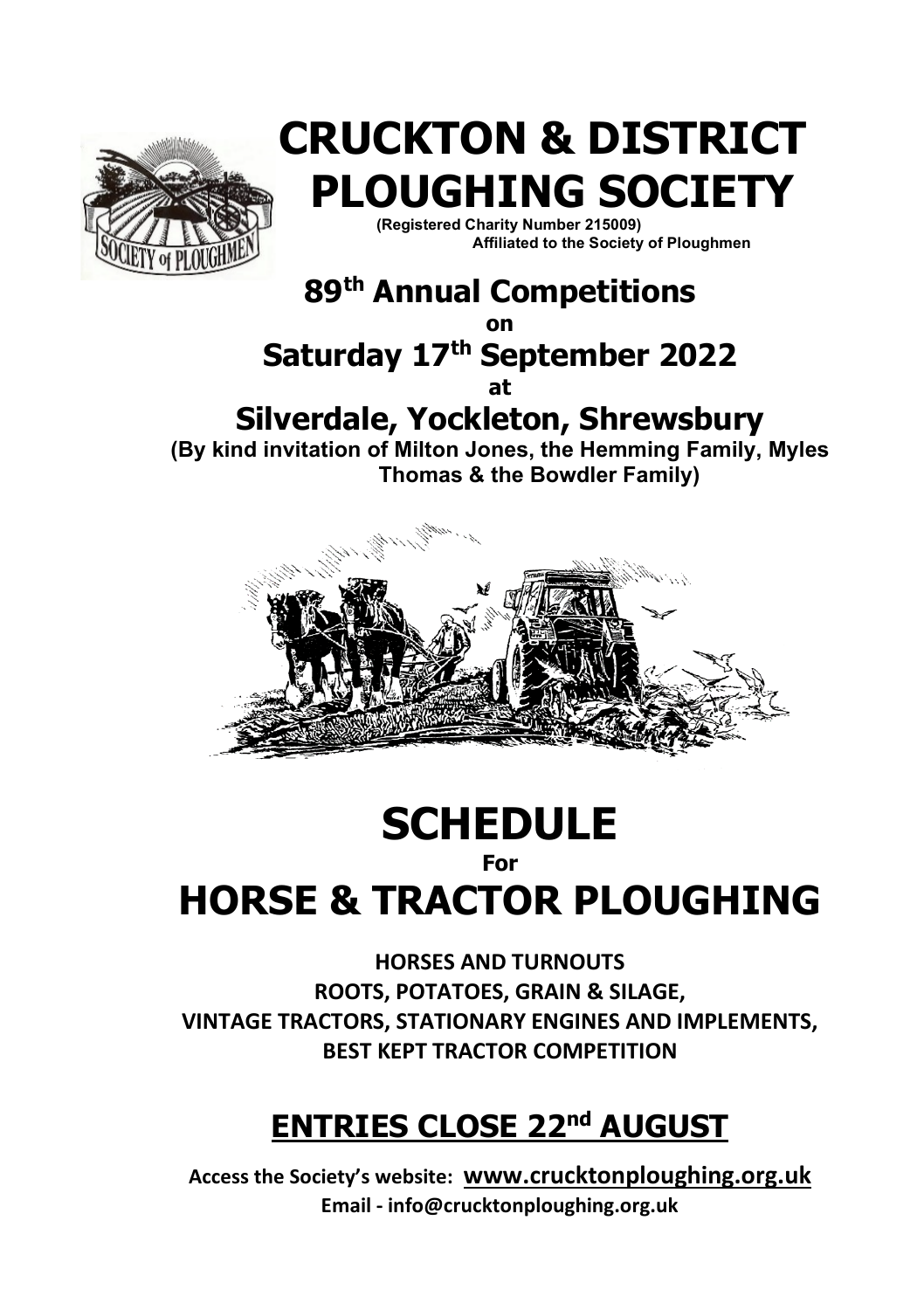Welcome to the 2022 schedule for the 89<sup>th</sup> Annual Cruckton & District Ploughing Society Competitions to be held at **Silverdale, Yockleton** by kind invitation of Milton Jones, the Hemming Family, Myles Thomas & the Bowdler Family. Competitions for many types of plough and styles of ploughing will be held. **Please read the Rules and Class details carefully.**

#### **ENTRY FORMS CAN BE FOUND IN THE MIDDLE OF THIS SCHEDULE.**

### **EXTRACTS FROM THE RULES OF THE CRUCKTON PLOUGHING SOCIETY**

- **1.** All competitors to report to the Secretary's tent on the field at 9am. *ANY CHANGES TO MACHINERY DETAILED ON THE ENTRY FORM MUST BE NOTIFIED*
- **2. TIMING** Horse ploughing a total of 5 HOURS Finishing at 3.00pm. Tractor ploughing a total of 4 HOURS: -

Commence ploughing at 10am. (*No Competitors allowed to start after 10.30am.)* 20 minutes for opening. Penalty of 2 points per minute for failure to finish opening on time. Ploughing will stop for up to 30 minutes for opening to be judged. Re-commence ploughing at 10.50am or on instructions of class steward.

#### **ALL TRACTOR PLOUGHING TO FINISH AT 2.30pm**

15 minutes extra time allowed for any competitor ploughing next to an un-claimed plot. Penalty for failing to finish plot at finishing signal 2 points per minute or part minute.

- **3.** Competitors must draw in and out on their marks. PENALTY POINTS will be deducted if the correct depth of ploughing is not maintained (25 points per cm less than the required depth).
- **4.** Competitors will split to the higher number.<br>**5.** In Horse ploughing the start must consist of
- **5.** In Horse ploughing the start must consist of 8 furrows.
- **6.** In Classes 2, 3, 4, 5, 6, 7 and 9 the start must consist of 11 or 12 furrows.
- **7.** In Classes 8, 10 & 11 competitors must make a single furrow opening with a right-hand body. The start to consist of minimum 8 furrows. No marks will be awarded for an opening split which is turned the wrong way. Competitors must plough with the full number of furrows except at the start and finish.
- **8.** In Classes 1, 2, 3, 4, 5, 6, 7 and 9 finishes must be moulded to the competitor's own start.
- **9.** In Class 12, the Beginners Class, advice may be asked of and given by the Judges.
- **10.** The plot must not be interfered with in any way by the competitor or any other person after being marked out by the Society.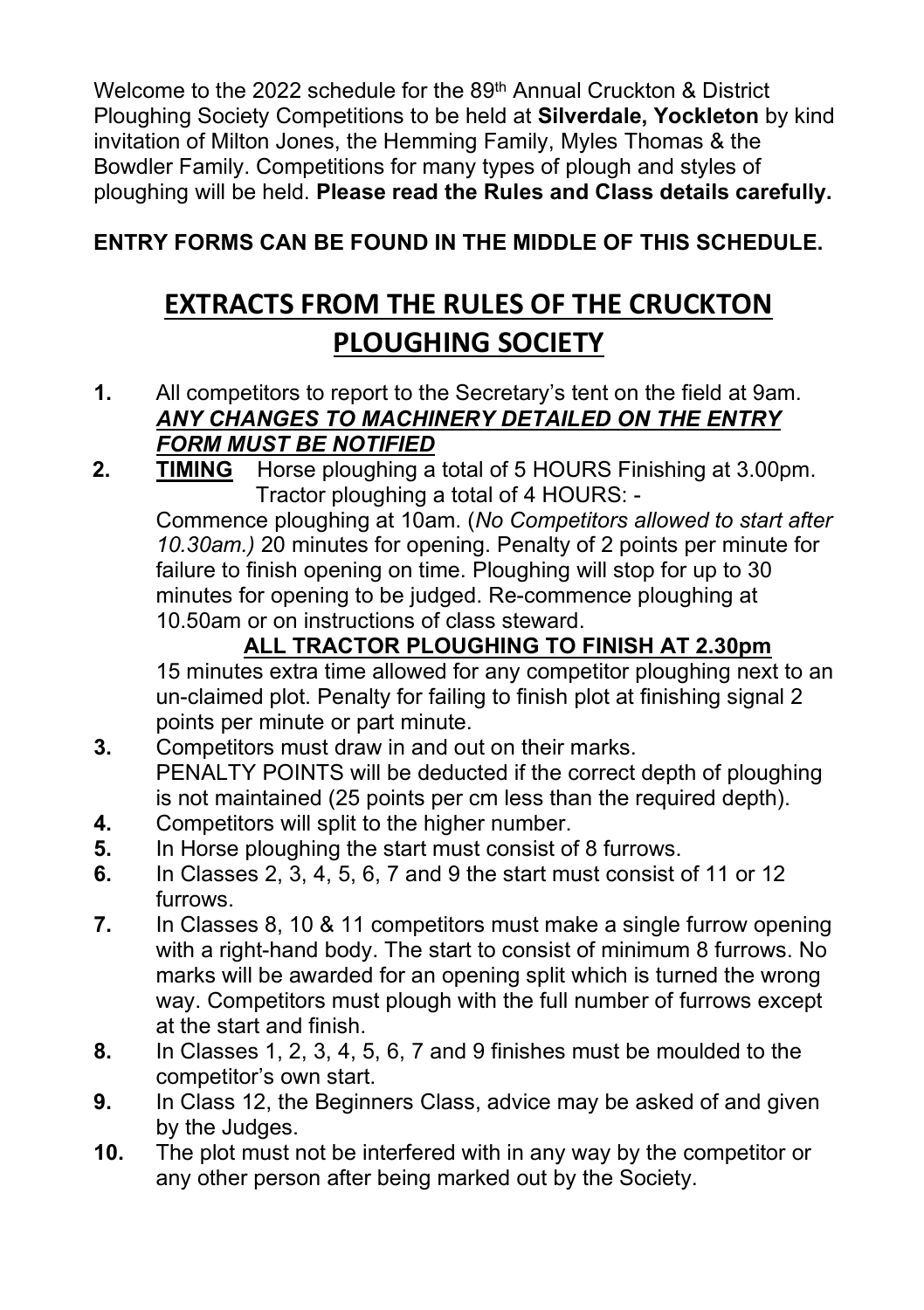#### **11. NO SHAPING OF FURROWS BY HAND OR HAND-HELD INSTRUMENT, BY TREADING OR OTHER MANIPULATION WILL BE ALLOWED.**

- **12.** No persons other than the competitors and officials will be allowed on the plots during the time the competition is in progress except for an assistant to lead the horses if so desired. No person will be allowed to give instructions or assistance to any competitor except for the removal of sighting pegs.
- **13.** Tractors entered as 'Vintage' must have been in production before 31<sup>st</sup> December 1959. The ploughs in the vintage classes must have bodies that were made for the plough at the time of the original manufacture.
- **14.** Tractors entered as 'Classic' must have been in production before 31st December 1976 .
- **15.** Competitors in the under 28 year old classes must be 28 or under on the 1st January 2022.

#### **16. Competitors over 13 years and under 16 years of age, WITH SUITABLE EXPERIENCE, may enter but must provide written proof of full insurance cover with their entry form and be supervised by an adult.**

- **17.** A competitor breaking any rules laid down by the Society, either accidentally or intentionally, shall receive a maximum of 2 warnings from the Stewards. Upon a third infringement of a rule the competitor will be disqualified.
- **18.** Any protest must be in the hands of the Secretary not later than 4pm on the day of the competitions. Any competitor objecting must deposit the sum of £5 with the Secretary. This will not be returned in the event of the objection proving frivolous. All protests must be made by the competitor. The Committee's decision in all cases will be final.
- **19. SAFETY - Competitors must adhere at all times to the Society's Safety Policy. Failure to do so will result in immediate disqualification.**
- **20. COMPETITORS MUST BE AWARE OF THE DANGER TO SPECTATORS AND GIVE WAY TO THEM AT ALL TIMES**
- **21.** If requested, a copy of the entrant's insurance policy giving proof of full public liability insurance must be show - as stated on Entry Form.
- **22.** All qualifying classes will adhere to the Society of Ploughman rules.<br>**23.** THE USE OF GLOBAL POSITIONING TECHNOLOGY, LASER
- **23.** THE USE OF GLOBAL POSITIONING TECHNOLOGY, LASER BEAM OR ANY OTHER ELECTORINC OR COMPUTERISED MEASURING DEVICES ARE NOT ALLOWED. ANYONE FOUND USING SUCH EQUIPMENT WILL BE DISQUALIFIED.

### **ENTRIES TO THE SECRETARY BY Monday 22nd AUGUST 2022**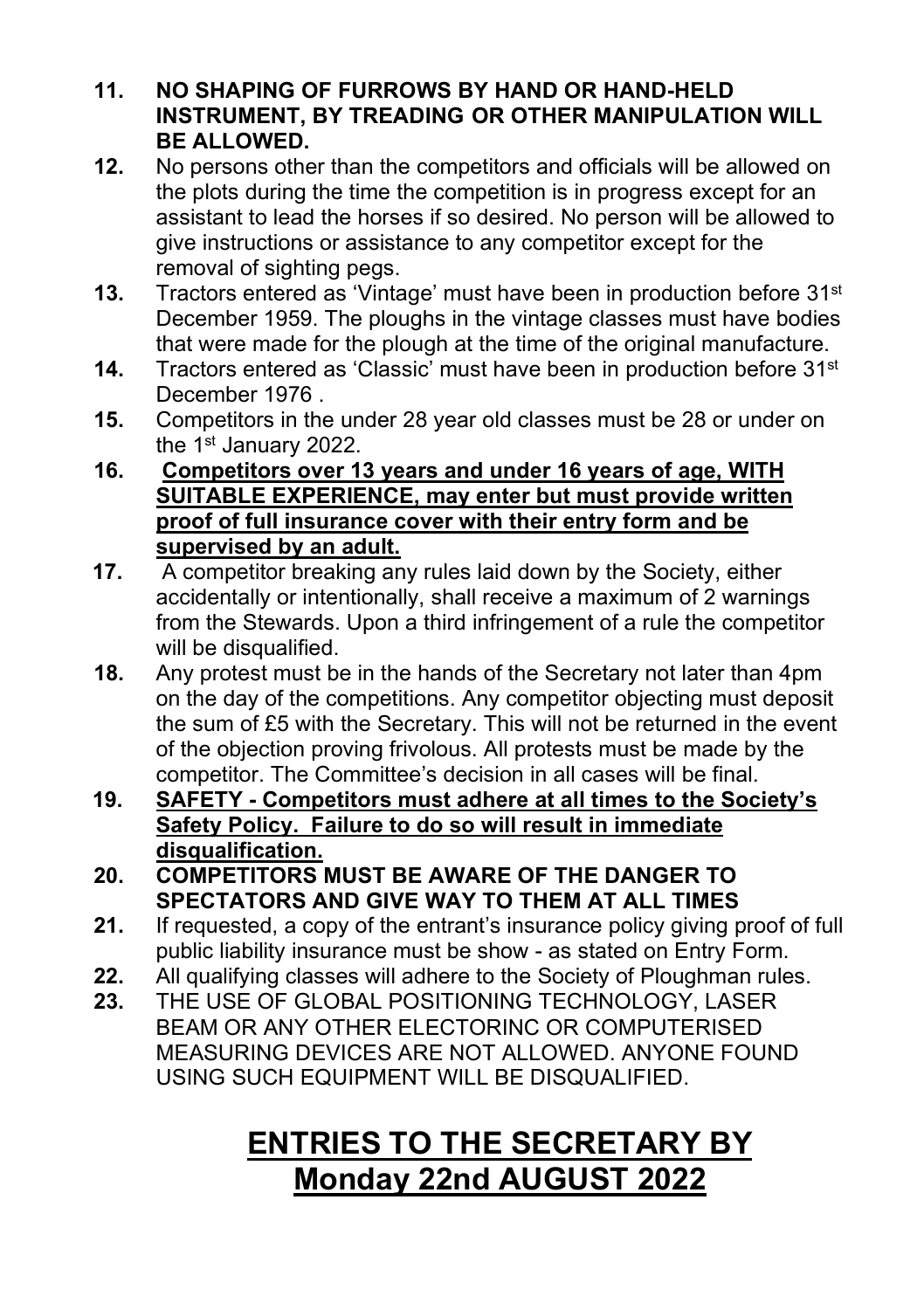### **HORSE PLOUGHING**

**Entry Fees: Non-Members £12 Members: FREE**

- **N.B. £300 appearance money will be paid to all owners of horses used by competitors on completion of their plot.**
- **Class 1 HORSE PLOUGHING OPEN CLASS** Whole Work. Boats and Presses allowed. Minimum depth of furrow 13cms.

 **N.B. To enable the match to finish on time PENALTIES of 10 points each may be imposed if 8 furrows have not been completed by 12 noon or the plot is not finished by 3.00pm**

### **SPECIAL PRIZES**

HP1 **THE RATCLIFFE PERPETUAL CUP** presented by Messrs R.E. Ratcliffe Ltd., Worcs. For the winner of the Horse Ploughing Class HP2 **THE JOHN MARTIN PERPETUAL CHALLENGE CUP** presented by the late Bertram E. Pugh Esq. for the Runner up **WHY NOT JOIN THE SOCIETY? ANNUAL MEMBERSHIP £15**.............................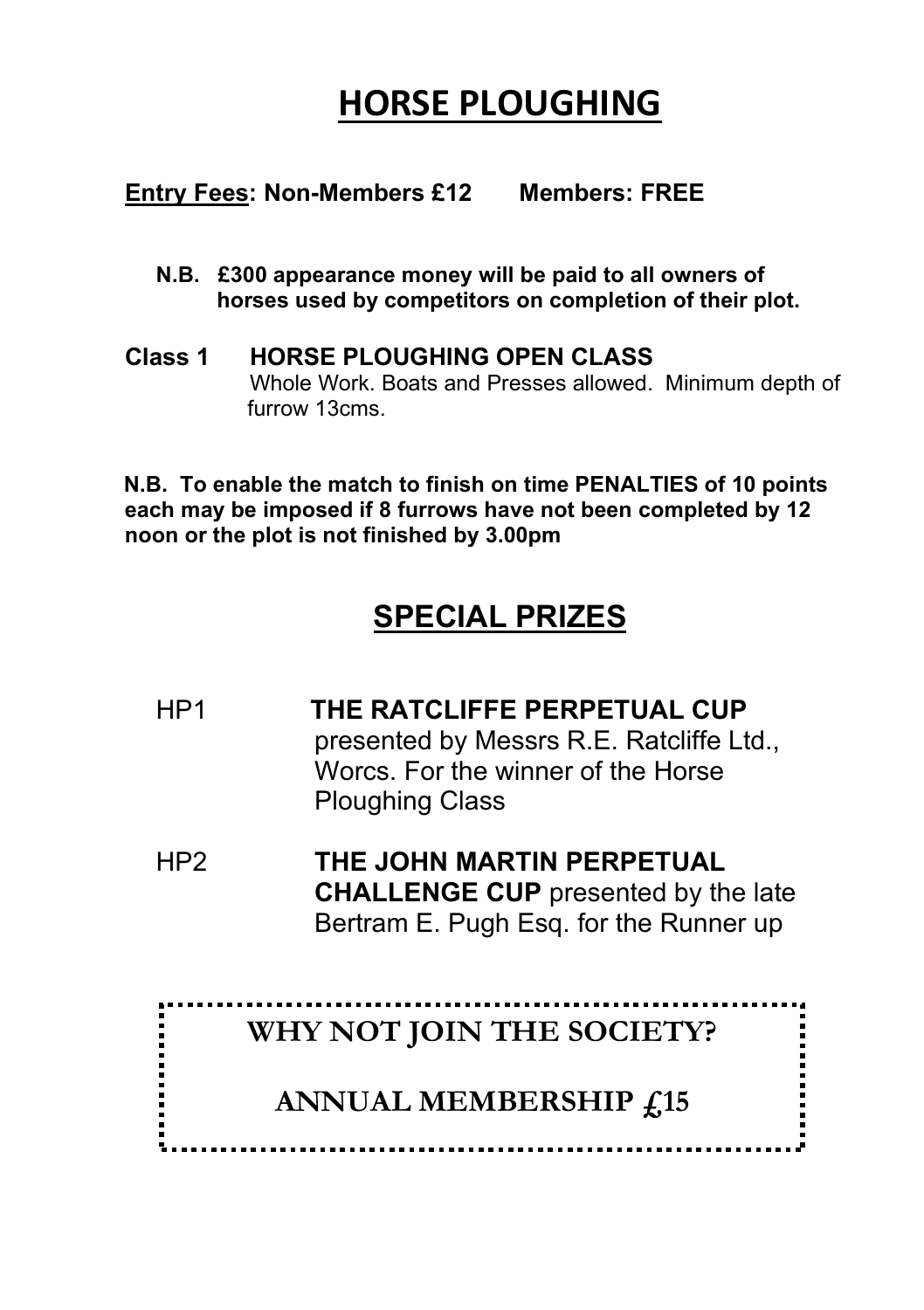### **HORSES AND TURNOUTS**

**No entry fees will be charged for these classes**

- **Class 1 FOR THE BEST PAIR OF HORSES WORKING ON THE FIELD**
- **Class 2 FOR THE NEATEST AND SMARTEST TURNOUT WORKING ON THE FIELD**
- **Class 3 FOR THE BEST MARE OR FILLY WORKING ON THE FIELD**
- **Class 4 FOR THE BEST GELDING WORKING ON THE FIELD**

### **SPECIAL PRIZES**

| <b>H1</b>      | THE PUGH & PURSELL PERPETUAL CHALLENGE<br><b>CUP</b> presented by Messrs Pugh & Pursell for the<br>Best Pair of Horses entered in the Ploughing<br>Classes. |
|----------------|-------------------------------------------------------------------------------------------------------------------------------------------------------------|
| H <sub>2</sub> | THE ALF MILLWARD MEMORIAL TROPHY<br>presented by Mrs Thomas in memory of Alf Millward<br>for the Neatest and Smartest Turnout.                              |
| H <sub>3</sub> | JOHN DE QUINCEY MEMORIAL SALVER presented<br>in memory of John De Quincey for the Best Shire<br>Horse.                                                      |
| Η4             | THE REG INIONS PERPETUAL CHALLENGE CUP<br>for the Best Brood Mare.                                                                                          |
| H5             | THE GOLDEN GUINEA PERPETUAL TROPHY<br>presented by Messrs. J.R. Partington and Co. Ltd.<br>For the Best Gelding.                                            |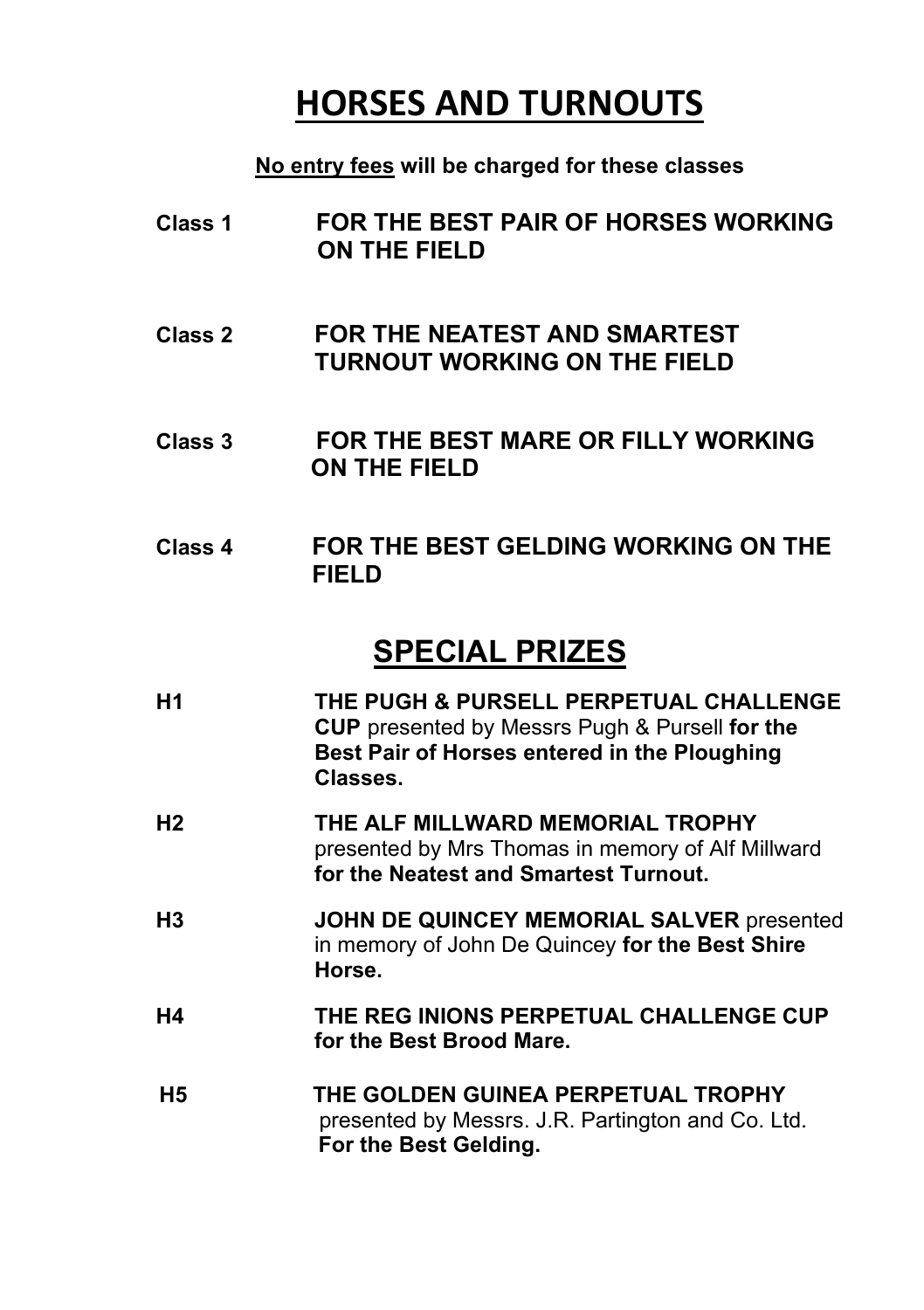#### **TRACTOR PLOUGHING - SPECIAL PRIZES**

#### **NOTE: COMPETITORS ARE REQUESTED TO STATE ON THE ENTRY FORM THE SPECIAL PRIZES FOR WHICH THEY ARE ELIGIBLE***.*

- T2 **THE GODFREY JONES PERPETUAL CHALLENGE CUP** presented by Godfrey D. Jones for the **Best work done in Class 2**.
- T2A **THE BRIAN PUGH CHALLENGE CUP** presented by Mr Brian Pugh for the **Best work done in Class 2 by a Young Ploughmen – under 26.**
- T3 **THE WILLIAM DAVIES MEMORIAL PERPETUAL CHALLENGE CUP** presented by the late E.S. Davies in memory of his brother, for the **Best work done in Class 3.**
- T3A **THE REGINALD TILDESLEY PERPETUAL CHALLENGE CUP**  presented by Messrs Reginald Tildesley for the **Best work done by an under 26 in Class 3.**
- T4 **THE EDWARD S. DAVIES MEMORIAL PERPETUAL CHALLENGE CUP awarded** for the **Best work done in Class 4.**
- T5 **THE BRIAN JAMES MEMORIAL PERPETUAL CHALLENGE CUP** presented by the late Mrs Lilian James in memory of her husband, for the **Best work done in Class 5.**
- T6 **THE CRUCKTON CUP** awarded for the **Best work done in Class 6.**
- T7 **THE SHUKER PERPETUAL CHALLENGE CUP** presented by Messrs Shukers for the **Best work done by in Class 7**.
- T8 **THE CADWALLADER CHALLENGE TROPHY** awarded for the **Best work done in Class 8.**
- T9 **THE GEORGE EVANS PERPETUAL CHALLENGE CUP** presented by G.H. Evans for the **Best work in Class 9**.
- T10 **THE S.K.H. PERPETUAL CHALLENGE CUP** presented by Salopian-Kenneth Hudson Ltd. for the **Best work done in Class 10**.
- T11 **THE SILCOCK PERPETUAL CHALLENGE CUP** presented by R. Silcock & Sons Ltd. and K.S.C. Walters for the **Best work done in Class 11**.
- T12 **THE LES ASPINALL TROPHY** for the **Best work in Class 12.**
- T12A **THE MEREDITH & FOULKES PERPETUAL CHALLENGE CUP** presented for the **Best work done by an under 26 in Class 12.**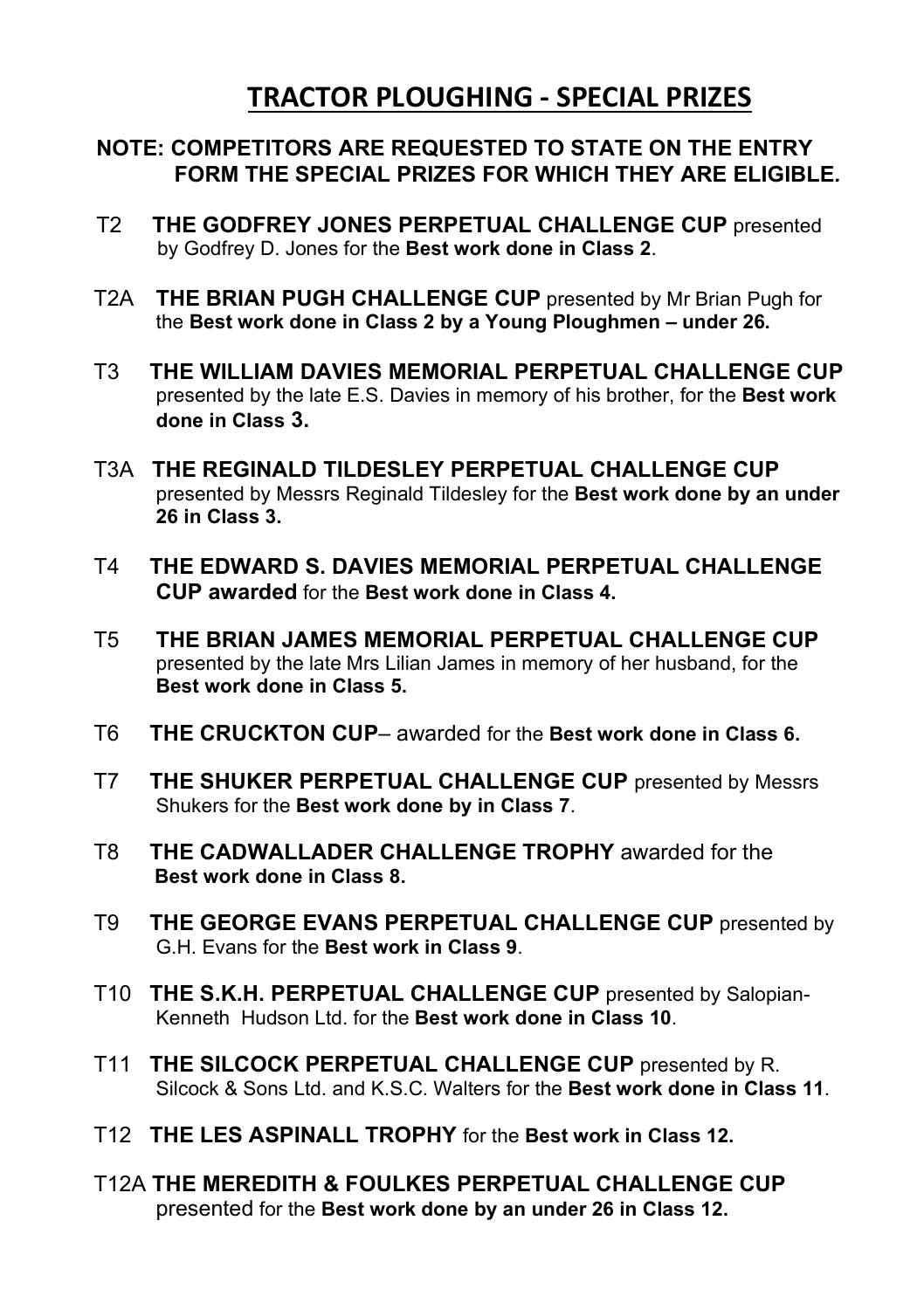- T12B **THE DOWDESWELL PERPETUAL CHALLENGE CUP** presented by Messrs Dowdeswell Engineering Co.Ltd. for the **Best work with a Dowdeswell Plough in Class 12.**
- T13 **CRUCKTON SHIELD** awarded to the highest placed under 26 competitors in **classes 2 – 8** £25 will also be given by Cruckton Ploughing Society. *Please indicate on the Entry Form whether you wish to be considered for this competition.*
- T14 **THE R.D. BROMLEY TROPHY** presented to the **Shropshire Young Farmers Club with the highest marks scored in ploughing classes.**
- T15 **THE SONNY SMITH MEMORIAL SHIELD** awarded to the **highest placed under 26** in **classes 2 - 8**. A special Prize of £25 will be given by Mrs J Smith. This award will alternate between classes 2 - 8 and 9 -12 each year. *Please indicate on the Entry Form whether you wish to be considered for this competition*.
- T16 **THE FRANK MILLINGTON PERPETUAL CHALLENGE CUP** presented by Frank Millington for the **Best work done in tractor ploughing classes by a resident of Shropshire.** This will either be the winner of a class if a Shropshire Ploughman or the highest placed Shropshire Ploughman in the class.
- T17 **THE G.D. RODENHURST TROPHY** for the **Champion Tractor Ploughman.**

### **TRACTOR PLOUGHING**

**Please Note: A minimum of three competitors is required for any tractor class to go ahead. Late entries will be allowed subject to plot availability.**

**Rules for the Society of Ploughmen will apply in all classes.**

**ENTRY FEES for all classes – Non-members £12 Members: FREE**

**Class 2 BEGINNERS MOUNTED CONVENTIONAL TWO FURROW PLOUGH** - Any tractor and plough excluding World Style ploughs, open to any competitor who has not won a first prize at any match. A prize for the highest placed YFC member will be offered in this class.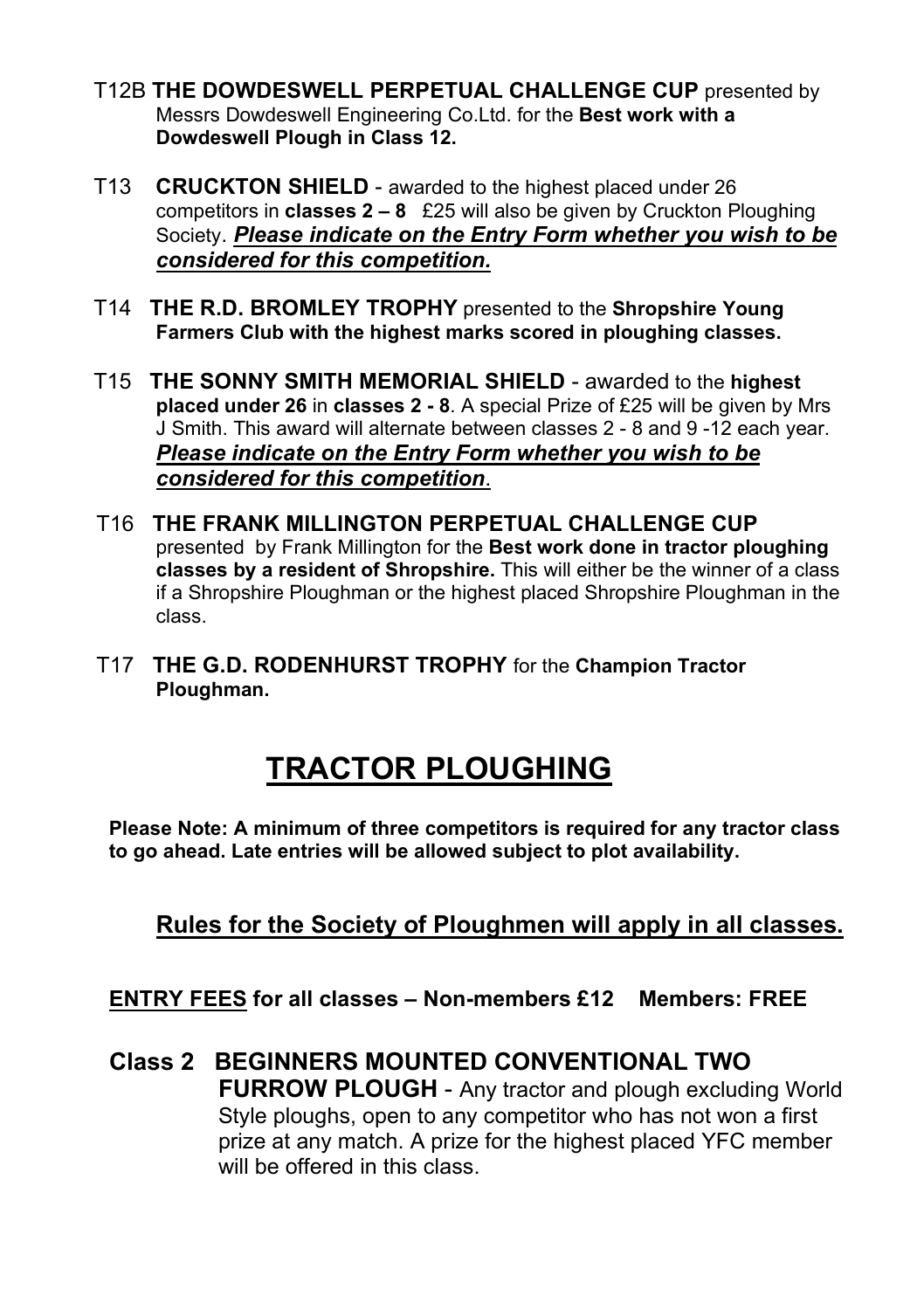- **Class 3 NOVICE MOUNTED CONVENTIONAL** 2 or 3 furrow mounted plough. Type of tractor is optional. **Open to any who has not won a novice class. Winner of this class is not eligible to compete in this class again**
- **Class 4 OPEN MOUNTED VINTAGE** 2 or 3 furrow mounted plough and tractor to have been in production before 31.12.59. Plough bodies and lift arms to be as original (no hydraulic top links). Minimum depth of furrow 15cms. Standard tailpieces allowed.
- **Class 5 OPEN TRAILED VINTAGE** 2 or 3 furrow trailed ploughs with tractors in production before 31.12.59. Minimum depth of furrow 15cms.
- **Class 6 FERGUSON PLOUGHING CLASS** 2 or 3 furrows. For Ferguson Tractors and Ploughs. Minimum depth of ploughing 15cm.
- **Class 7 CLASSIC CLASS** 2 or 3 furrows. Tractor and mounted plough must have been in production before 31st December 1976. No hydraulic top links. Minimum depth 17cm...
- **Class 8 CLASSIC REVERSIBLE** 2 or 3 furrows. Tractor and mounted plough must have been in production before 31st December 1976. No hydraulic top links. Minimum depth 17cms.
- **Class 9 OPEN WORLD STYLE** 2 or 3 furrow digger or semi digger plough. Minimum depth of 20cms. Rules for the Society of Ploughmen will be strictly applied except that a time of 4 hours allowed to plough the plot**.**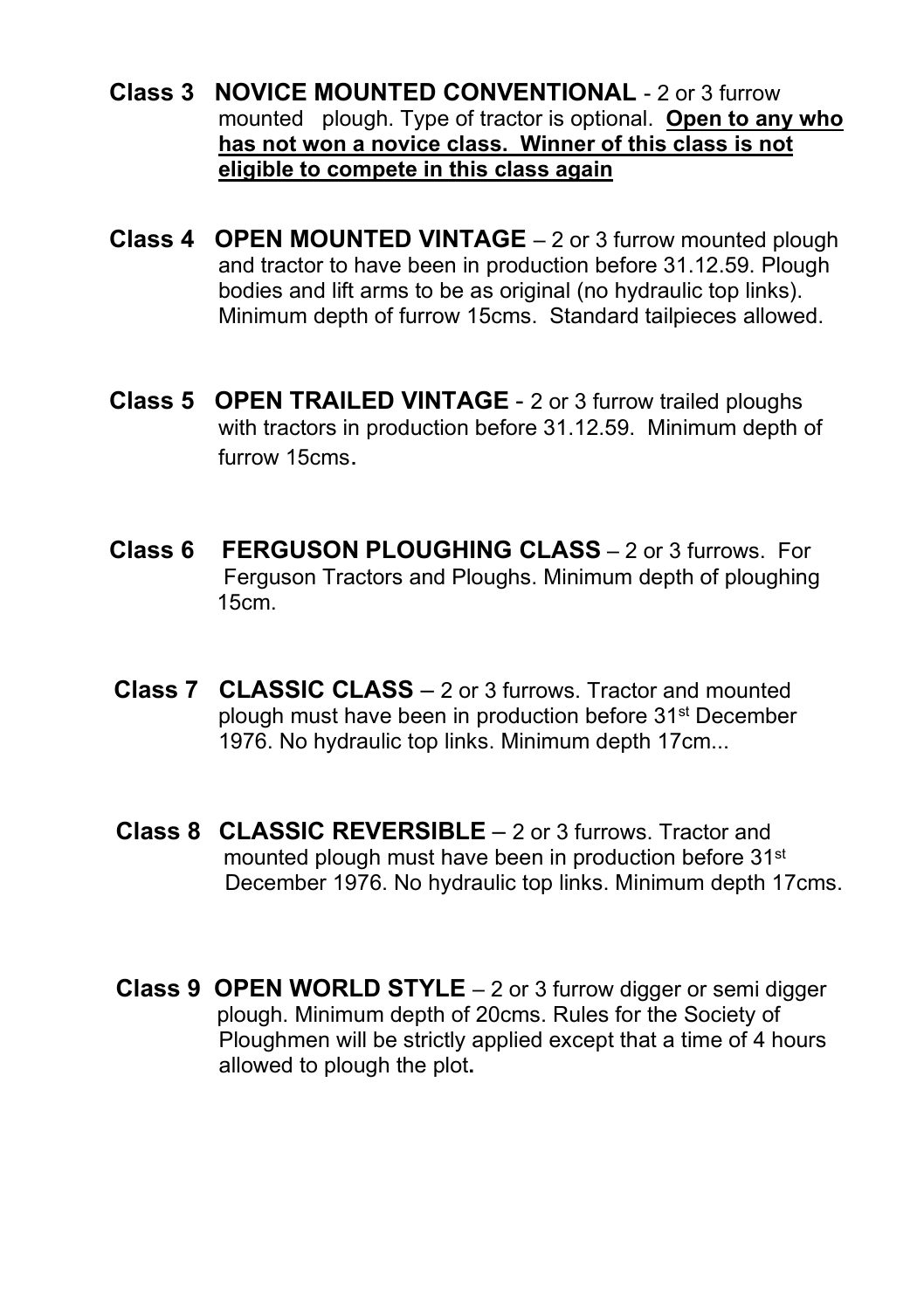

**89th Annual Competitions on Saturday 17th September 2022 at Silverdale, Yockleton, Shrewsbury.**

**(By kind permission of Milton Jones, the Hemming Family, Myles Thomas & the Bowdler Family)**

# ENTRY FORMS

#### **RETURN TO: THE SECRETARY**

Mrs Karen Pritchard Keepers Cottage Hinwood Road **Westbury Shrewsbury** SY5 9PB

#### **PULL OUT ENTRY FORM PAGE**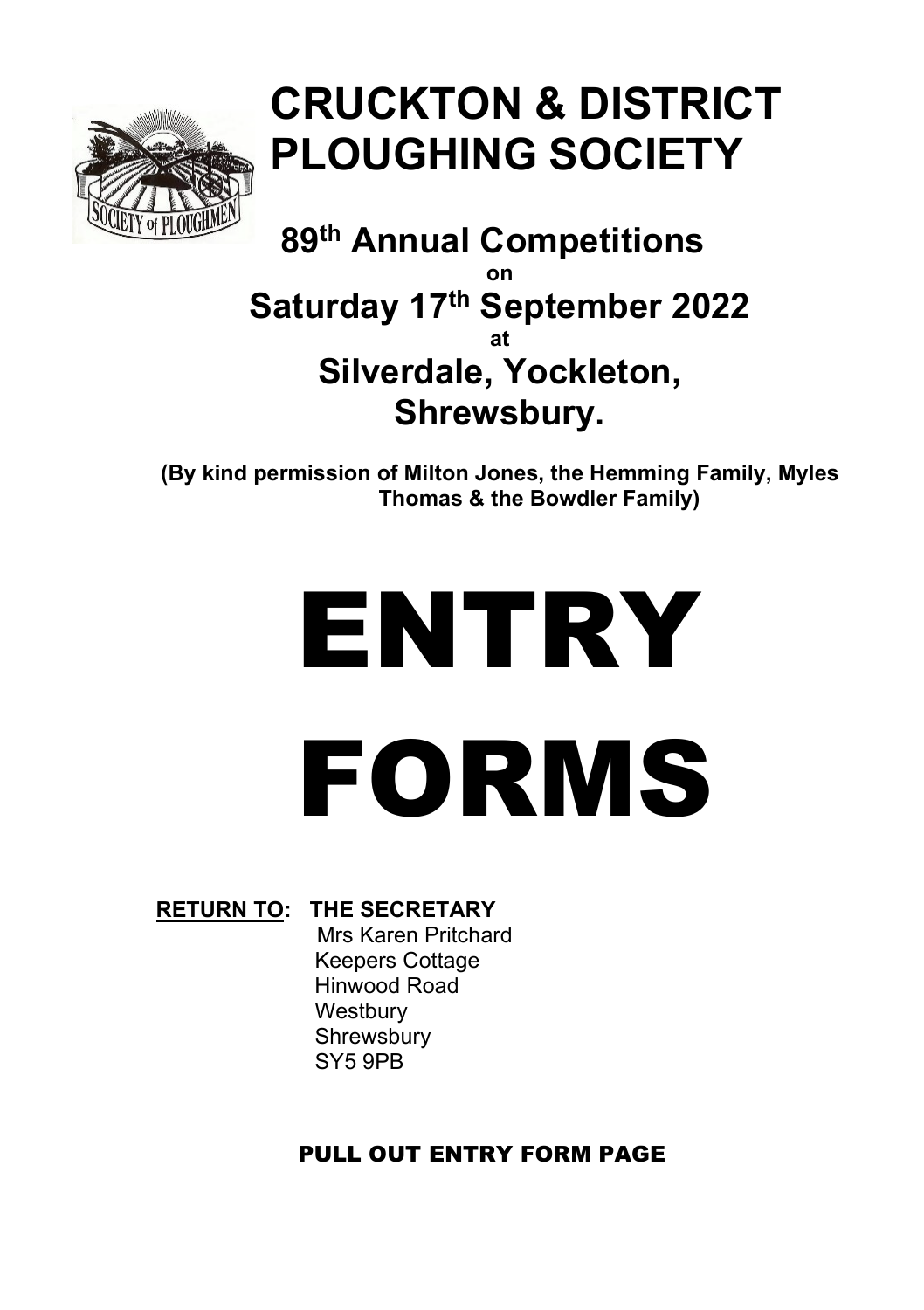### STATIONARY VINTAGE TRACTORS MACHINERY & ENGINES ENTRY FORM

 **(PLEASE COMPLETE CLEARLY IN CAPITAL LETTERS)**

| <b>POSTCODE:</b> |
|------------------|

**Emai**l: ...................................................................................................................

| <b>DESCRIPTION</b> | <b>VARIETY / MODEL &amp; AGE</b> |
|--------------------|----------------------------------|
|                    |                                  |
|                    |                                  |
|                    |                                  |
|                    |                                  |
|                    |                                  |

#### **THERE IS NO ENTRY FEE**

I agree to comply with all the rules and regulations of the Society, especially in relation to the safety of spectators and competitors**. I confirm I have Public Liability Insurance and will provide a copy if requested. I have read the Rules and Regulations for ploughing and the Society of Ploughmen`s Safety Policy and undertake to observe and be bound by them.**

Data Protection law changes mean we must get the OK from you to contact you about Cruckton Ploughing Society Competitions and news. **PLEASE TICK THE RELEVANT BOXES THAT APPLY.**

I consent to be contacted by Cruckton Ploughing Society by: **POST:□ EMAIL:□ PHONE:□** You can withdraw your consent at any time by writing to The Secretary and notifying us of your request.

**SIGNED:** …………………………………… **DATE**……………………….

#### **RETURN TO THE SECRETARY**

Mrs Karen Pritchard, Keepers Cottage, Hinwood Road, Westbury, Shrewsbury. SY5 9PB

#### ENTRIES CLOSE MONDAY 22nd AUGUST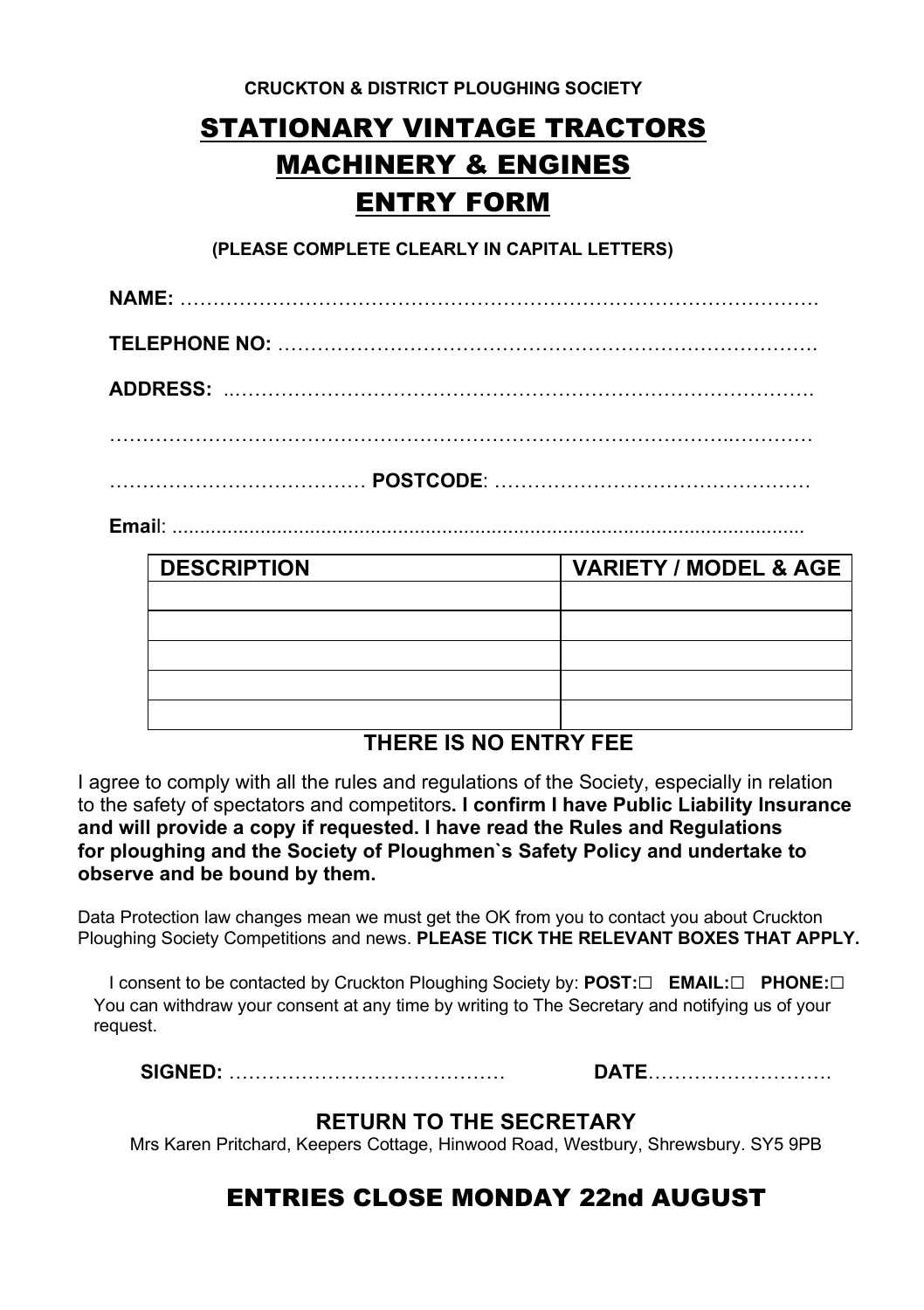#### TRACTOR PLOUGHING ENTRY FORM

**PLEASE COMPLETE CLEARLY IN CAPITAL LETTERS**

| NUMBER OF FURROWS<br><b>A CONDULACTY FOR CONDETIFORA IN WITA OF 8 OL 19910 OL 19950</b> |
|-----------------------------------------------------------------------------------------|

 **\* COMPULSORY FOR COMPETITORS IN VINTAGE & CLASSIC CLASSES**

**DATE OF BIRTH (if under 28)** ………………………… **YFC Club** if applicable: ………………………………………………

| <b>CLASS</b><br><b>NUMBER</b> | <b>DESCRIPTION</b>                  | <b>ENTRY</b><br><b>FEE</b> | <b>Please</b><br><b>Tick</b> |
|-------------------------------|-------------------------------------|----------------------------|------------------------------|
|                               |                                     |                            |                              |
|                               |                                     |                            |                              |
|                               | <b>Sonny Smith Memorial Shield</b>  | <b>FREE</b>                |                              |
|                               | <b>Cruckton Shield</b>              | <b>FREE</b>                |                              |
|                               |                                     |                            |                              |
|                               | Membership fee of £15 if applicable |                            |                              |
|                               | <b>TOTAL DUE</b>                    |                            |                              |

I enclose a **Cheque** (payable to Cruckton Ploughing Society) or **BACS** payment (**PLEASE SEE BACK PAGE OF ENTRY FORM**) to the value of £ ……………… in payment of fees. **ENTRIES WILL NOT BE ACCEPTED UNLESS ACCOMPANIED BY THE CORRECT PAYMENT.** 

**\*\*\*Please note that all Tractors will be entered for the Best Kept Tractor\*\*\*\***

**(Continued over page)**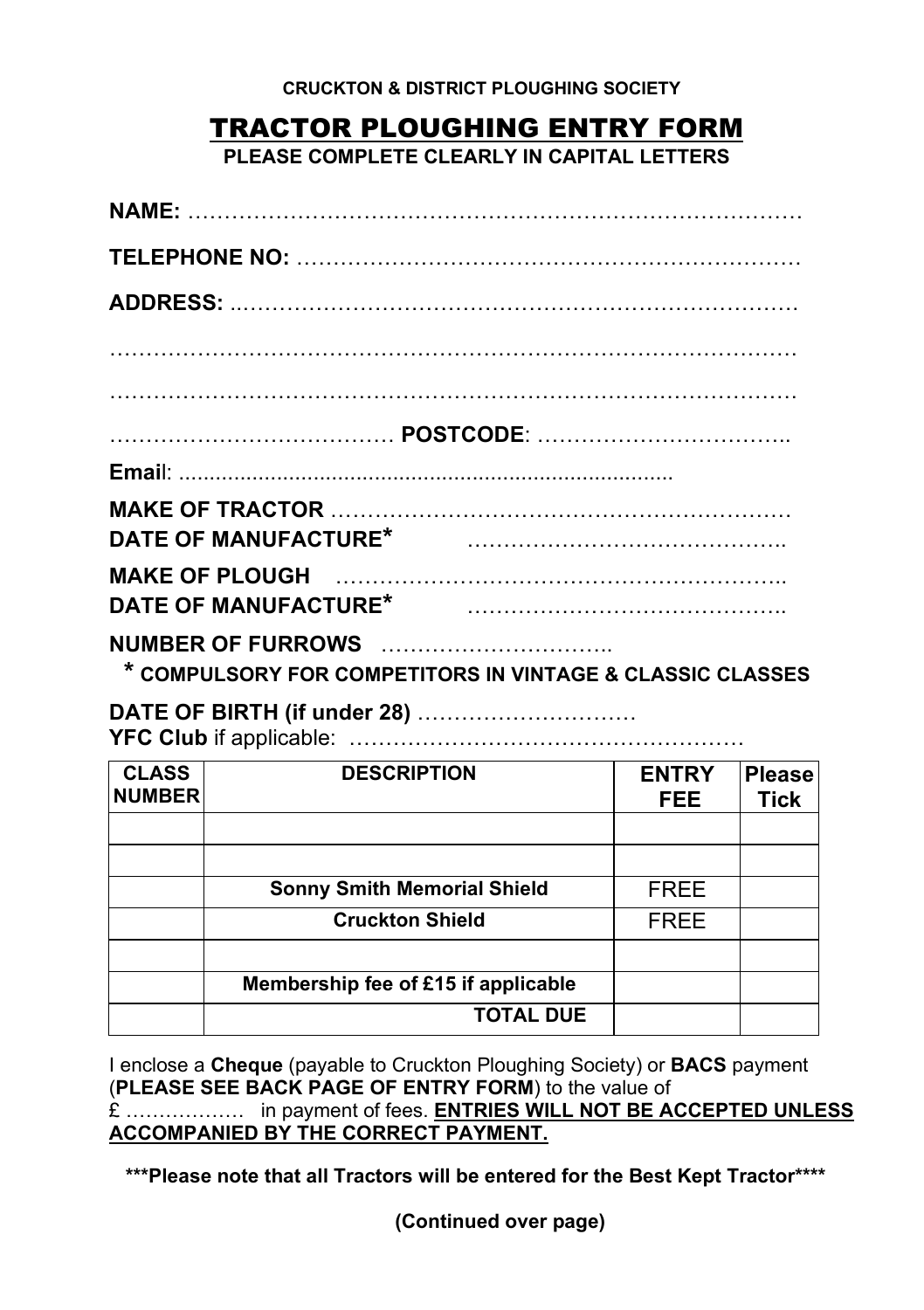#### TRACTOR PLOUGHING ENTRY FORM

#### **DECLARATION**

I agree to comply with all the rules and regulations of the Society, especially in relation to the safety of spectators and competitors.

 **I confirm I have Public Liability Insurance and will provide a copy if requested.** I have read the Rules and Regulations for ploughing and the Society of Ploughmen`s Safety Policy and undertake to observe and be bound by them.

If entering in **Classes 2, 3 & 12,** I declare that I have not won a Beginners/Novice Class before.

**SPECIAL PRIZES FOR WHICH ELIGIBLE TO COMPETE…**

Data protection law changes mean we must get the OK from you to contact you about Cruckton Ploughing Society Competitions and news. **PLEASE TICK THE RELEVANT BOXES THAT APPLY.**

I consent to be contacted by Cruckton Ploughing Society by: **POST:□ EMAIL:□ PHONE:□** You can withdraw your consent at any time by writing to The Secretary and notifying us of your request.

**SIGNED : …………………………………… DATE: ……………………….**

#### **RETURN TO THE SECRETARY**

Mrs Karen Pritchard, Keepers Cottage, Hinwood Road, Westbury, Shrewsbury SY5 9PB

#### ENTRIES CLOSE MONDAY 22nd AUGUST

#### (PULL OUT ENTRY FORM PAGES)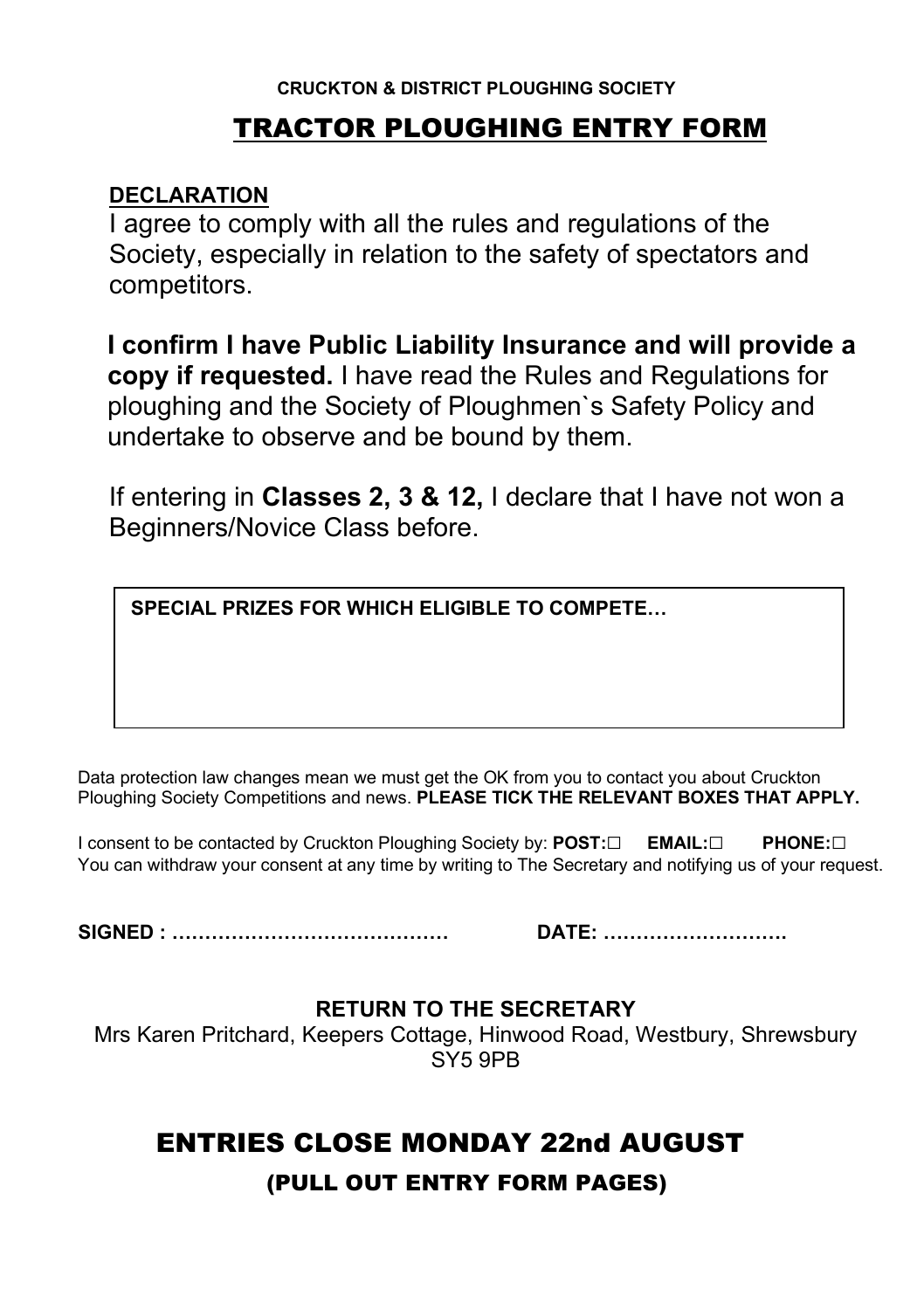### HORSE PLOUGHING AND TURNOUT CLASSES ENTRY FORM

#### **PLEASE COMPLETE CLEARLY IN CAPITAL LETTERS**

| <b>CLASS</b><br><b>NUMBER</b> | <b>DESCRIPTION</b>                        | <b>ENTRY</b><br>FEE |
|-------------------------------|-------------------------------------------|---------------------|
| HP <sub>1</sub>               | <b>Horse Ploughing</b>                    |                     |
|                               | Please tick if a Stallion will be used on |                     |
|                               | the day.                                  |                     |
| HT <sub>1</sub>               | Best pair of Horses working on the field  | <b>NIL</b>          |
| HT <sub>2</sub>               | <b>Neatest &amp; Smartest Turnout</b>     | <b>NIL</b>          |
| HT <sub>3</sub>               | Best mare of filly.                       | <b>NIL</b>          |
|                               | <b>Number of entries</b>                  |                     |
| HT4                           | Best gelding.                             | <b>NIL</b>          |
|                               | <b>Number of entries</b>                  |                     |
|                               | Membership fee of £15 if applicable       |                     |
|                               | <b>TOTAL DUE</b>                          | £                   |
|                               |                                           |                     |

I enclose a **Cheque** (payable to Cruckton Ploughing Society) or **BACS** payment (**PLEASE SEE BACK PAGE OF ENTRY FORM**) to the value of £ ……………… in payment of fees. **ENTRIES WILL NOT BE ACCEPTED UNLESS ACCOMPANIED BY THE CORRECT PAYMENT.**

**(Continued over page)**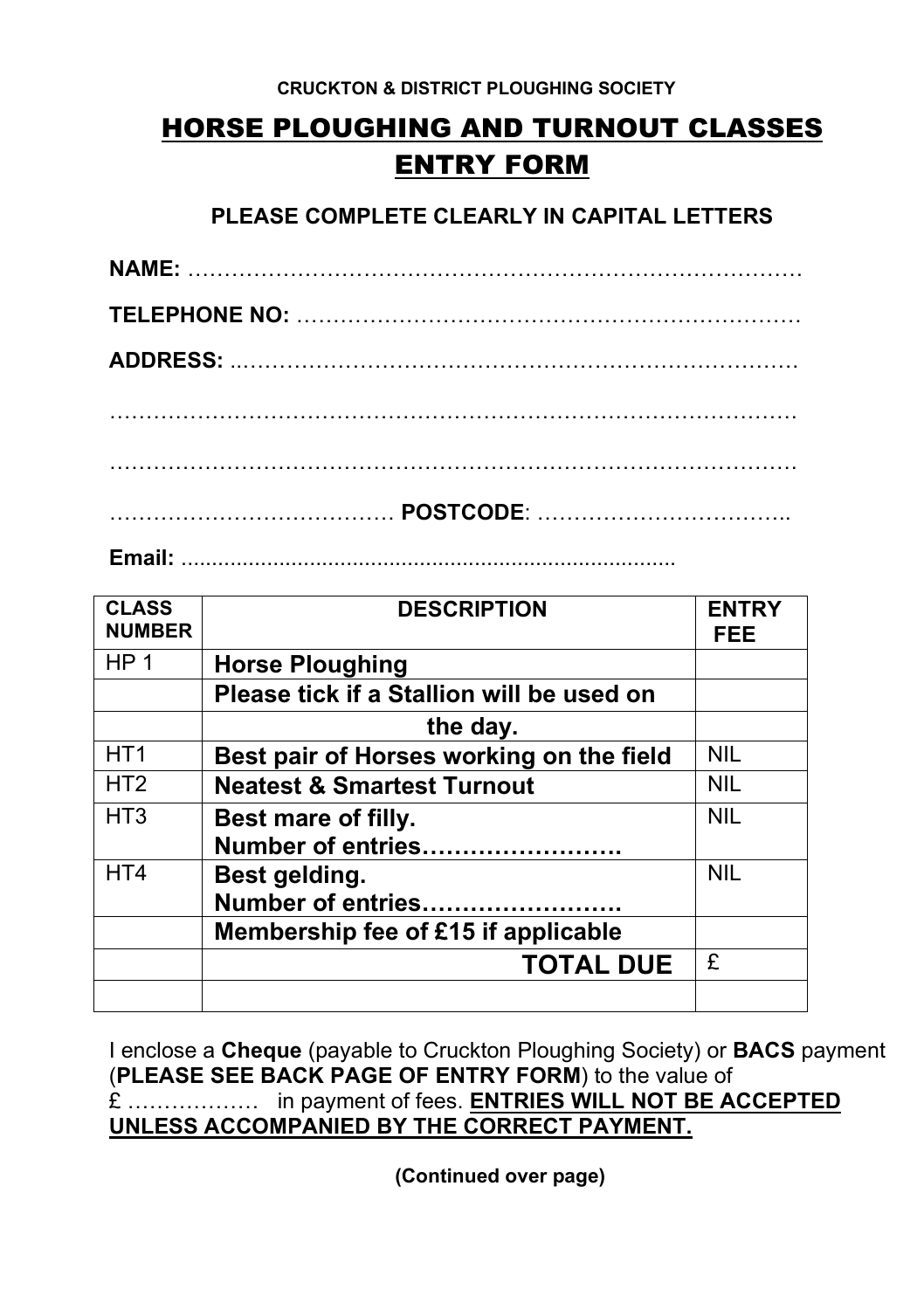### HORSE PLOUGHING AND TURNOUT CLASSES ENTRY FORM

#### **DECLARATION**

I agree to comply with all the rules and regulations of the Society, especially in relation to the safety of spectators and competitors.

 **I confirm I have Public Liability Insurance and will provide a copy if requested.** I have read the Rules and Regulations for ploughing and the Society of Ploughmen`s Safety Policy and undertake to observe and be bound by them.

 Data protection law changes mean we must get the OK from you to contact you about Cruckton Ploughing Society Competitions and news. **PLEASE TICK THE RELEVANT BOXES THAT APPLY.**

I consent to be contacted by Cruckton Ploughing Society by: **POST:□ EMAIL:□ PHONE:□** You can withdraw your consent at any time by writing to The Secretary and notifying us of your request.

SIGNED : …………………………………… DATE……………………….

#### **RETURN TO THE SECRETARY**

Mrs Karen Pritchard, Keepers Cottage, Hinwood Road, Westbury, Shrewsbury. SY5 9PB

### **ENTRIES CLOSE MONDAY 22<sup>nd</sup> August**

#### PULL OUT ENTRY FORM PAGES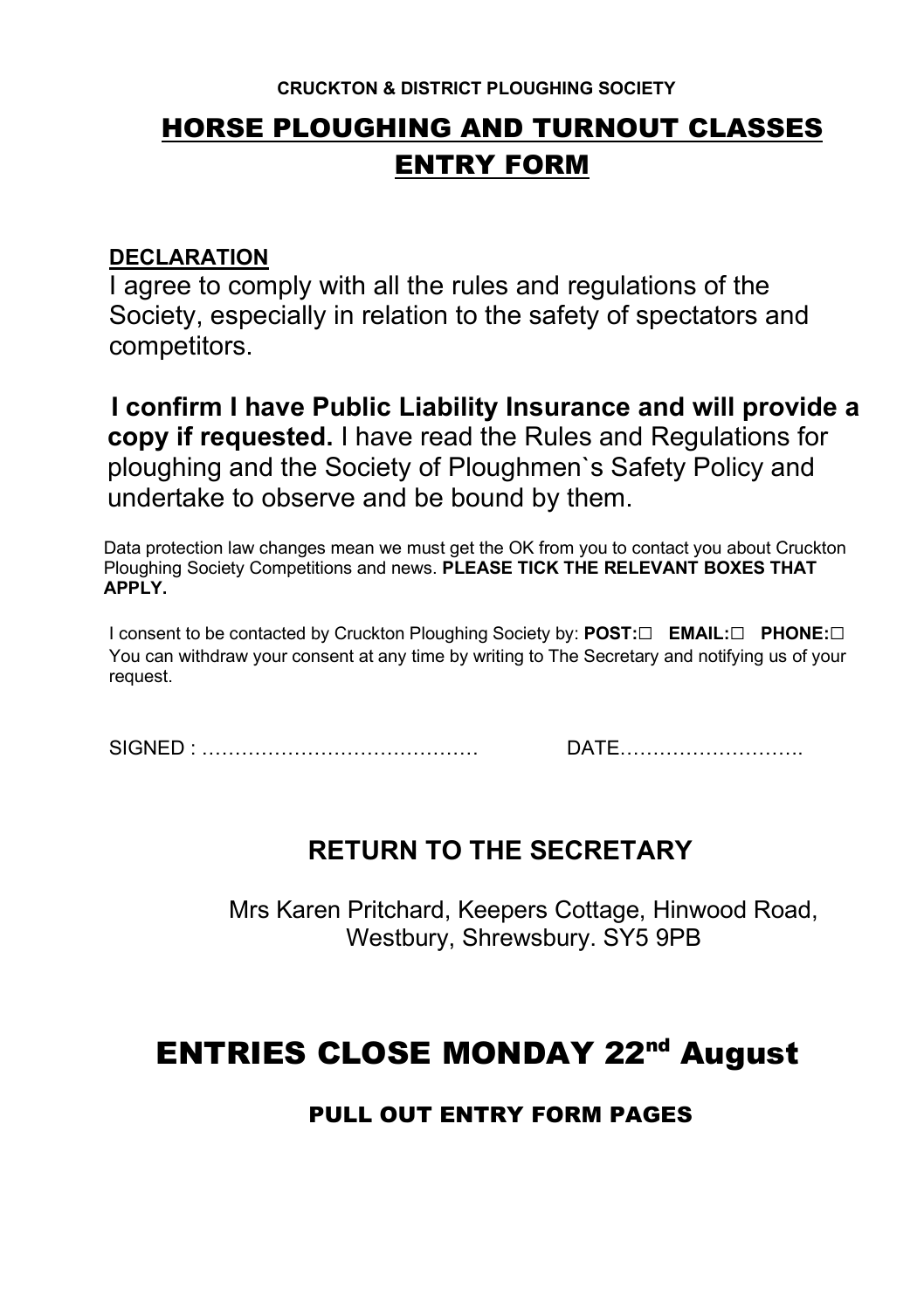#### FORAGE CROPS, GRAIN & POTATO CLASSES ENTRY FORM

| <b>DESCRIPTION</b>  | <b>CLASS NO ENTERED</b> |
|---------------------|-------------------------|
| <b>FORAGE CROPS</b> |                         |
| <b>GRAIN</b>        |                         |
|                     |                         |
| <b>POTATOES</b>     |                         |
|                     |                         |
|                     | <b>ENTRY FEE</b>        |
|                     | Total £                 |
|                     |                         |
|                     |                         |
|                     |                         |
|                     |                         |

………………………………… **POSTCODE**: ……………………………..

**Emai**l: ....................................................................................................

Data protection law changes mean we must get the OK from you to contact you about Cruckton Ploughing Society Competitions and news. **PLEASE TICK THE RELEVANT BOXES THAT APPLY.**

I consent to be contacted by Cruckton Ploughing Society by: **POST:□ EMAIL:□ PHONE:□** You can withdraw your consent at any time by writing to The Secretary and notifying us of your request.

#### **RETURN TO THE SECRETARY**

Mrs Karen Pritchard, Keepers Cottage, Hinwood Road, Westbury, Shrewsbury.SY5 9PB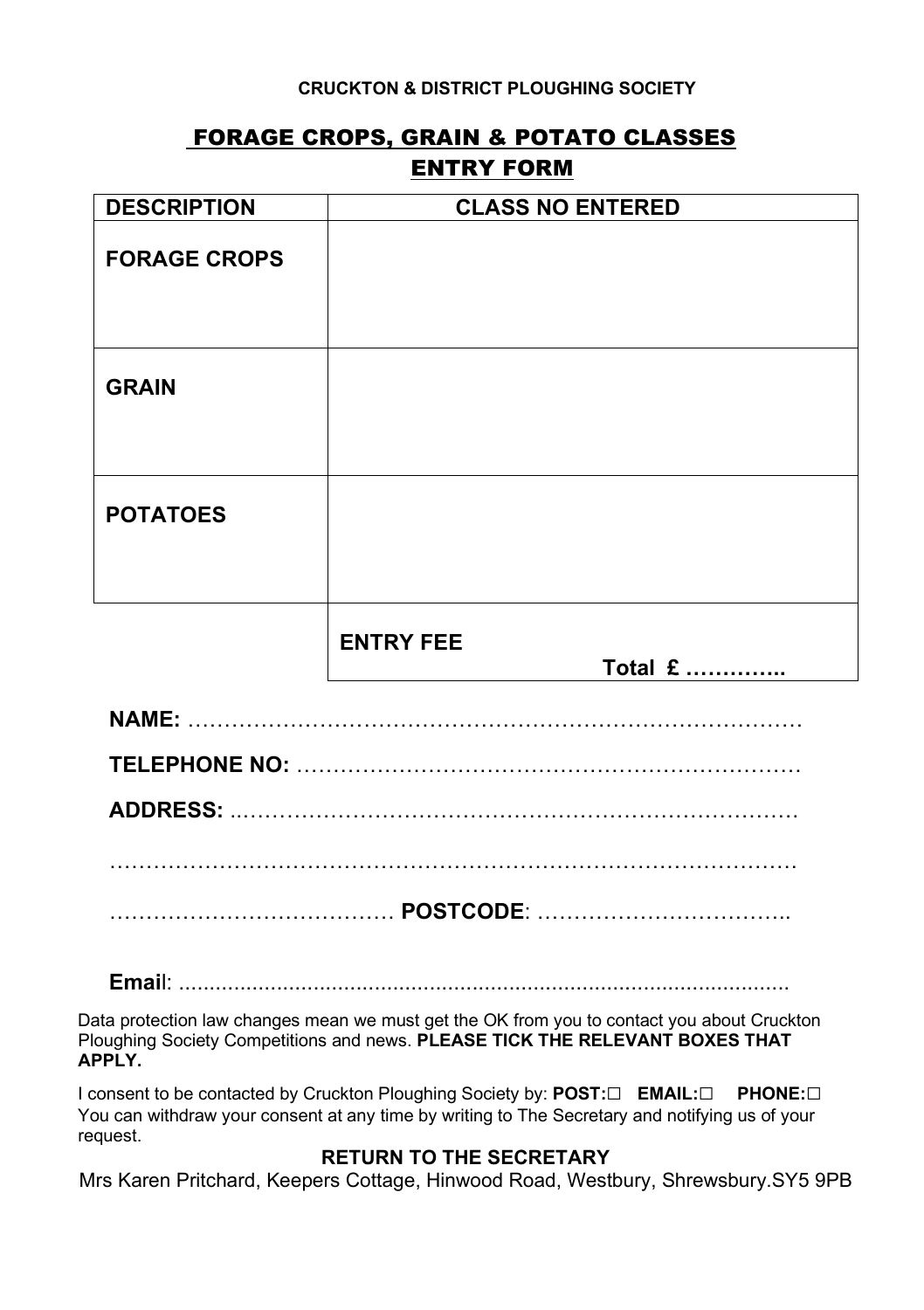### BEFORE YOU POST YOUR ENTRIES PLEASE CHECK

- **● READ THE SOCIETY RULES & CLASS DETAILS AS CHANGES HAVE BEEN MADE.**
- **● HAVE YOU SIGNED YOUR ENTRY FORM.**
- **ENTRY FEE EITHER BY CHEQUE OR BACS.**

 **CHEQUE (MADE PAYABLE TO CRUCKTON PLOUGHING SOCIETY)**

**BACS PAYMENT SORT CODE 30-97-62**<br>ACCOUNT NUMBER 00113564 **ACCOUNT NUMBER** 

 **PLEASE PUT YOU NAME AS THE REFERENCE WHEN PAYING BY BACS AND YOU WILL STILL NEED TO SEND YOUR ENTRY FORM TO THE SECRETARY.**

- **● MADE A NOTE OF WHICH CLASS YOU HAVE ENTERED**
- **● TICKED THE METHOD OF CONTACT CONSENT BOX**

# ENTRIES CLOSE MONDAY 22nd AUGUST

PULL OUT ENTRY FORM PAGE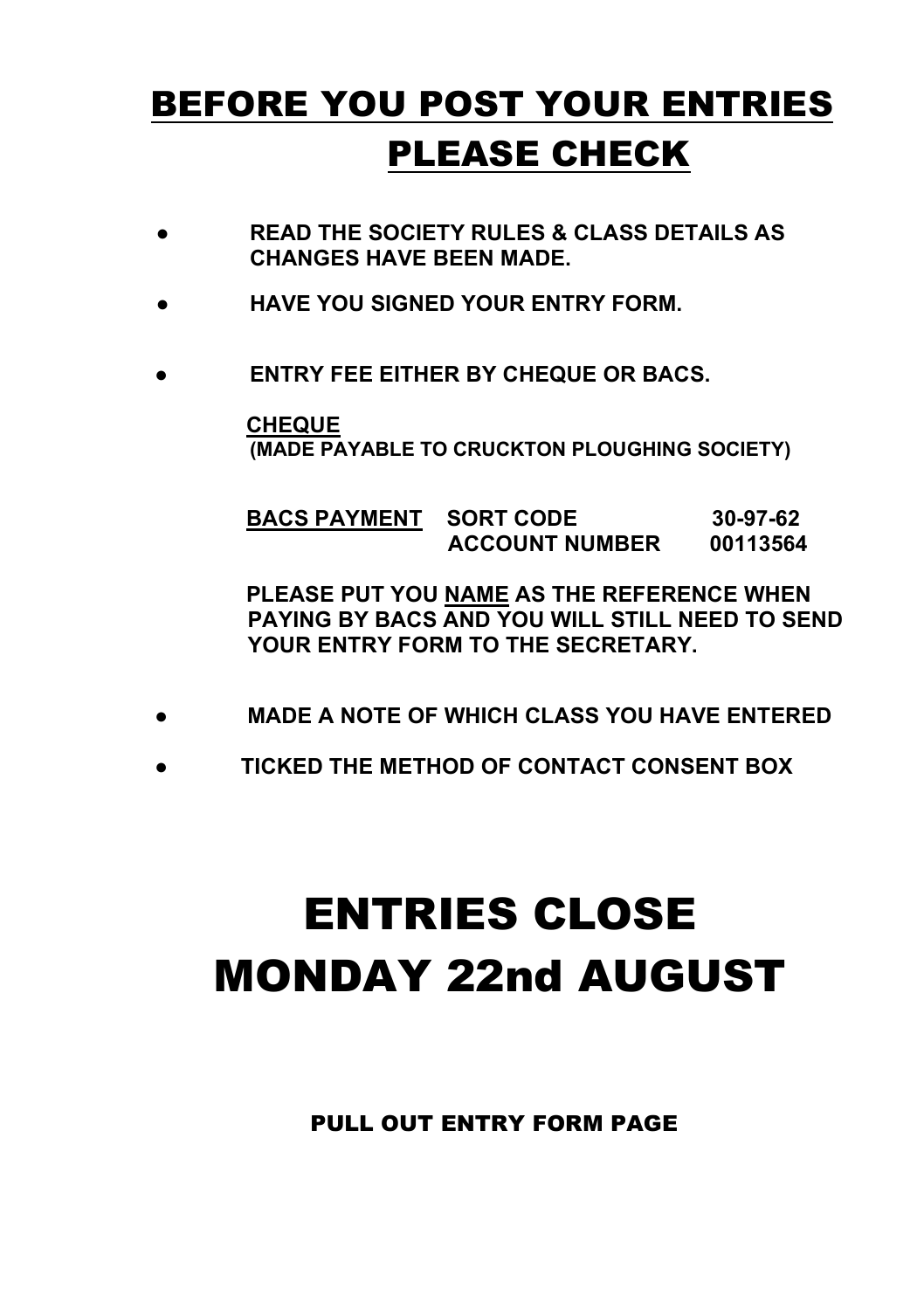- **Class 10 OPEN REVERSIBLE EUROPEAN STYLE** 2 to 3 furrows - Rules for the Society of Ploughmen will be strictly applied except that a time of 4 hours is allowed to plough the plot.
- **Class 11 OPEN REVERSIBLE CONVENTIONAL STYLE** 3 or more furrows - Hydraulic top link allowed, but no other attachments.
- **Class 12 BEGINNERS REVERSIBLE** No split opening. To be judged for good farm work. Minimum depth 20cms  **The judges are allowed to advise competitors. Open to those who have not won a first prize at Cruckton**.

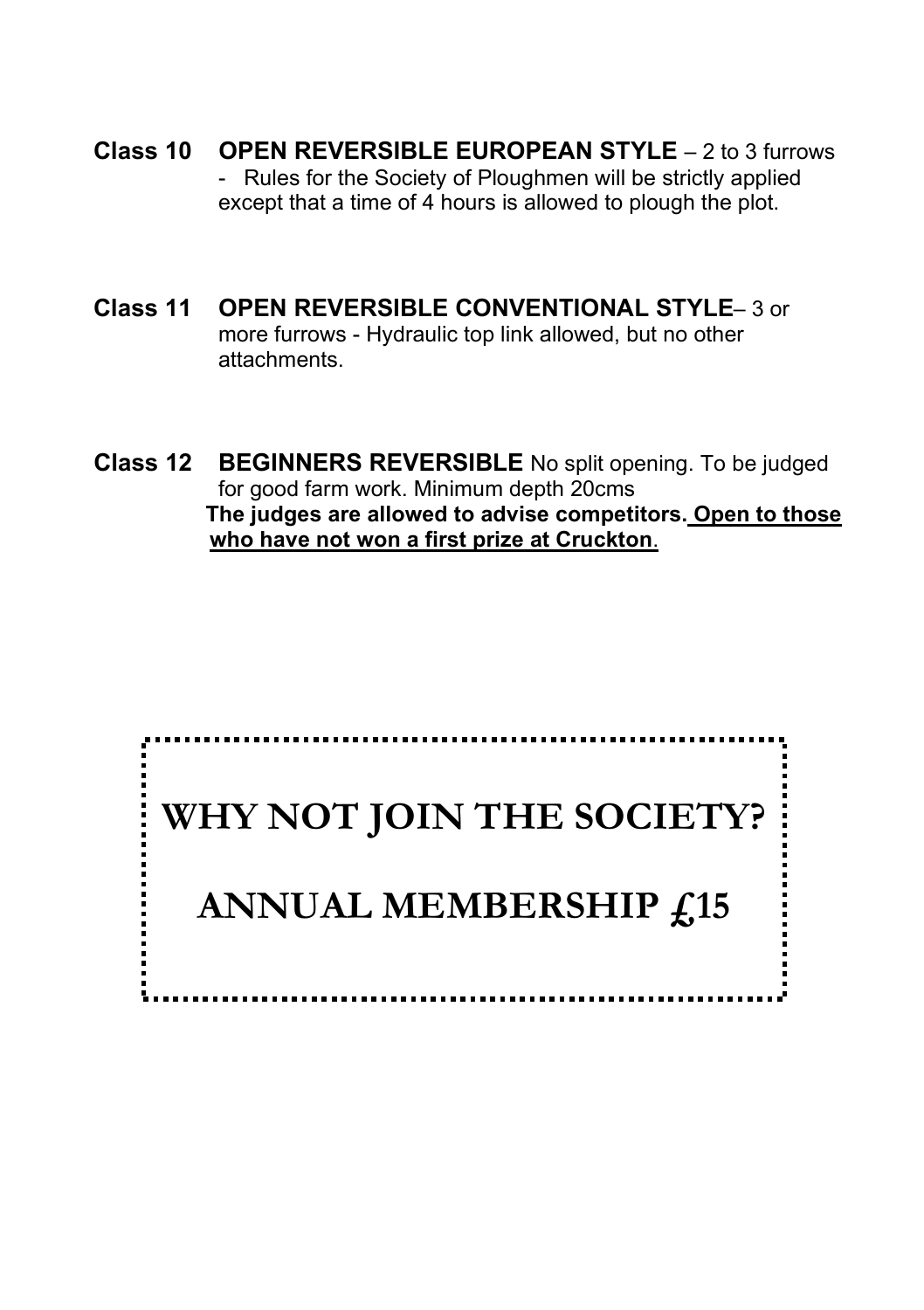### **BEST KEPT TRACTOR**

**All tractor drivers competing in the ploughing classes will entered for the BEST KEPT TRACTOR COMPETITION to be Judged while ploughing is taking place.**

Points will be awarded for the cleanliness, freedom from defects and general condition, taking into account the age of the tractor.

#### **SPECIAL PRIZE: The Best Kept Tractor Pre 31st December 1976, will receive the JOHN HALL MEMORIAL TROPHY.**

**SPECIAL PRIZE: The Best Tractor from 1st January 1977 to present date, will receive the DAVID MORRIS TROPHY.**

### **VINTAGE TRACTORS, IMPLEMENTS AND STATIONARY ENGINES**

**There is NO ENTRY FEE**

**SPECIAL PRIZE: THE GEOFFREY HODGES MEMORIAL TROPHY** will be awarded to the best exhibit in the static vintage section. The trophy is presented by Mr J.R.Hodges in memory of his

father.

**SPECIAL PRIZE: THE P & W TROPHY** will be presented to the best static Classic Tractor manufactured after 1964.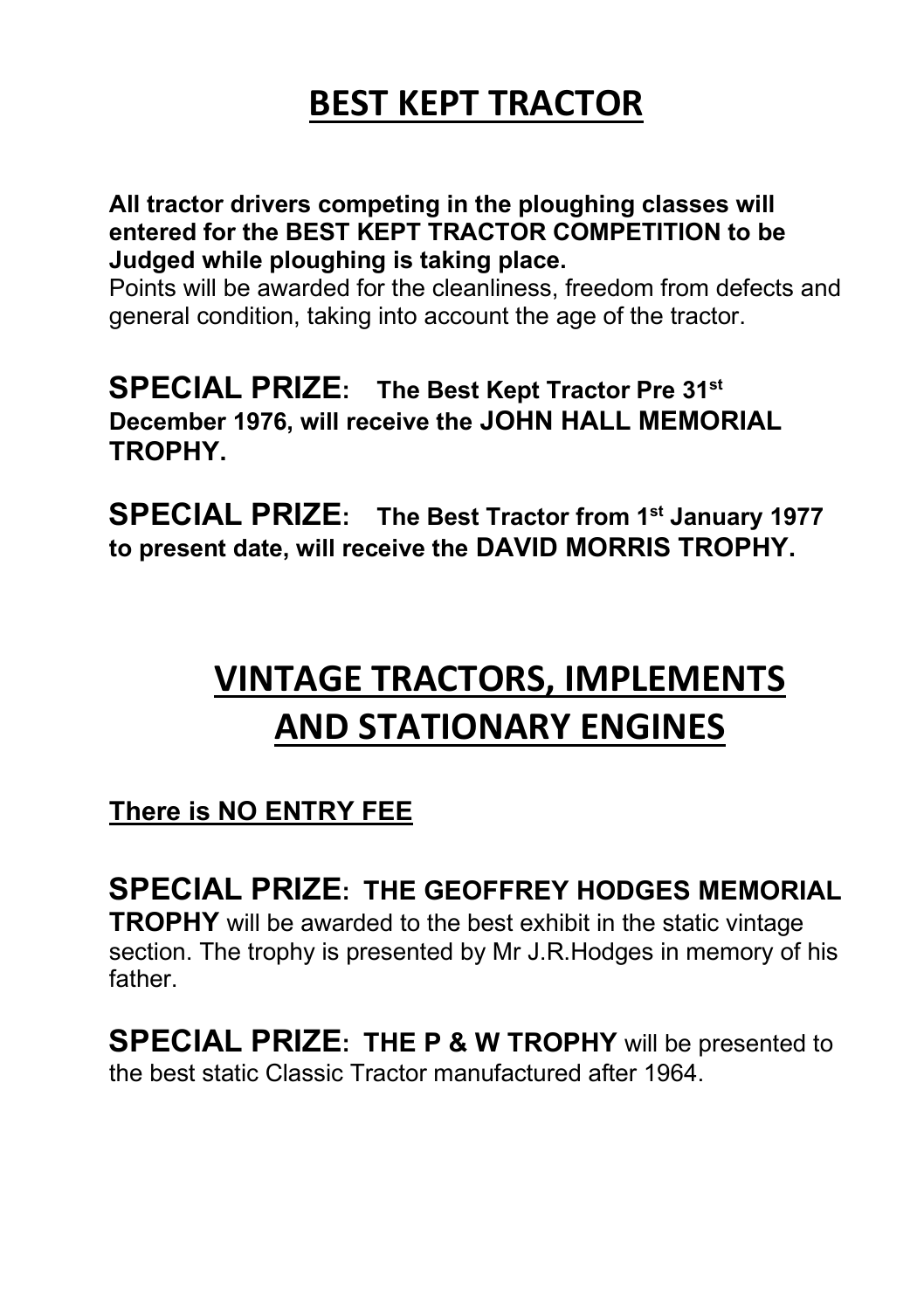### **FORAGE CROPS**

#### **ENTRY FEES: Non-Members £1; Members 50p**

Entries can be made beforehand or at the Match. Multiple entries are allowed in the forage classes

**Class 1 A 3kg sample of GRASS SILAGE Class 2 A sample of 2022 HAY Class 3 A Turf – 12ins x 12ins Class 4 FOUR FODDER BEET Class 5 HEAVIEST BEET, to be shown washed but untrimmed. Class 6 SIX COBS of MAIZE Class 7 HEAVIEST COB of MAIZE**

**Only one entry per class from any competitor will receive a prize)**

### **SPECIAL PRIZES**

**R1 THE ASTON PERPETUAL CHALLENGE CUP** presented by S. Aston & Son Ltd. to the exhibitor gaining the greatest number of points in the Forage Classes 1 – 7 inclusive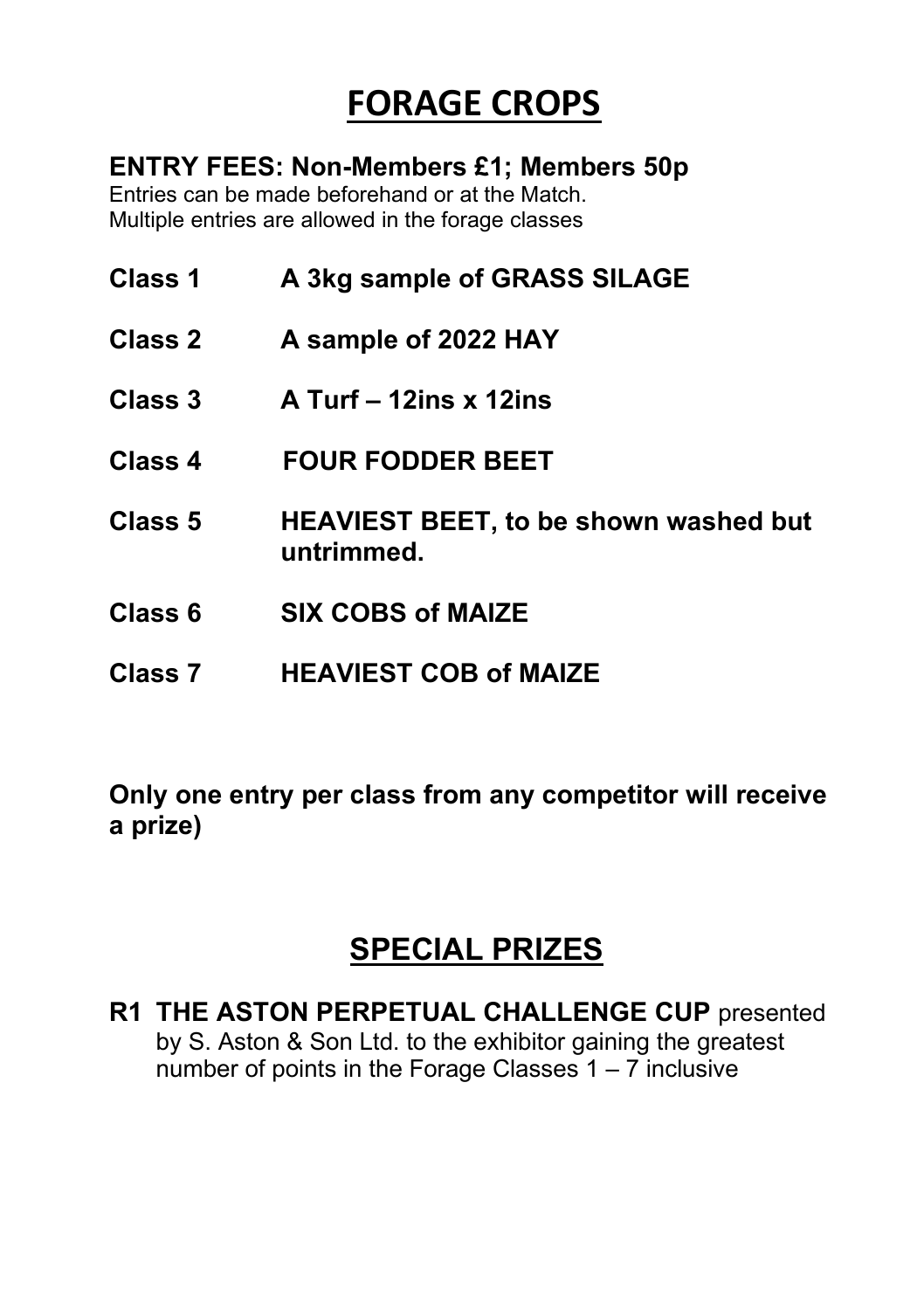### **GRAIN**

#### **ENTRY FEES: Non-Members £1; Members 50p**

Entries can be made beforehand or at the Match.

Samples to be exhibited in bags provided by the Society. Name of the variety to be stated on exhibit. **One entry per variety per exhibitor**.

| <b>Class 1</b>     | <b>Sample of 3kg MALTING BARLEY</b>                                                            |
|--------------------|------------------------------------------------------------------------------------------------|
| <b>Class 2</b>     | <b>Sample of 3kg FEED BARLEY</b>                                                               |
| Class 3            | <b>Sample of 3kg OATS</b>                                                                      |
| Class 4            | <b>Sample of 3kg MILLING WHEAT</b>                                                             |
| Class 5            | <b>Sample of 3kg FEED WHEAT</b>                                                                |
| Class <sub>6</sub> | <b>Sample of 3kg SPRING WHEAT</b>                                                              |
| <b>Class 7</b>     | <b>Sample of 3kg PEAS/BEANS</b><br>(If enough entries are received this class will be divided) |
| Class 8            | <b>12 heads of MALTING BARLEY</b>                                                              |
| <b>Class 9</b>     | 12 heads of OATS                                                                               |
| Class 10           | 12 heads of WHEAT                                                                              |
| <b>Class 11</b>    | A 3kg sample of RAPE SEED                                                                      |

**(Only one entry per class from any competitor will receive a prize)**

### **SPECIAL PRIZES**

**G1 THE H. FITCHETT PERPETUAL CHALLENGE CUP** to the exhibitor gaining most points in the Grain Classes 1 – 11. Points will be awarded on the basis of  $1^{st}$  5 points,  $2^{nd}$  3 points,  $3^{rd}$  1 point. More than one entry per class can count towards the points scored.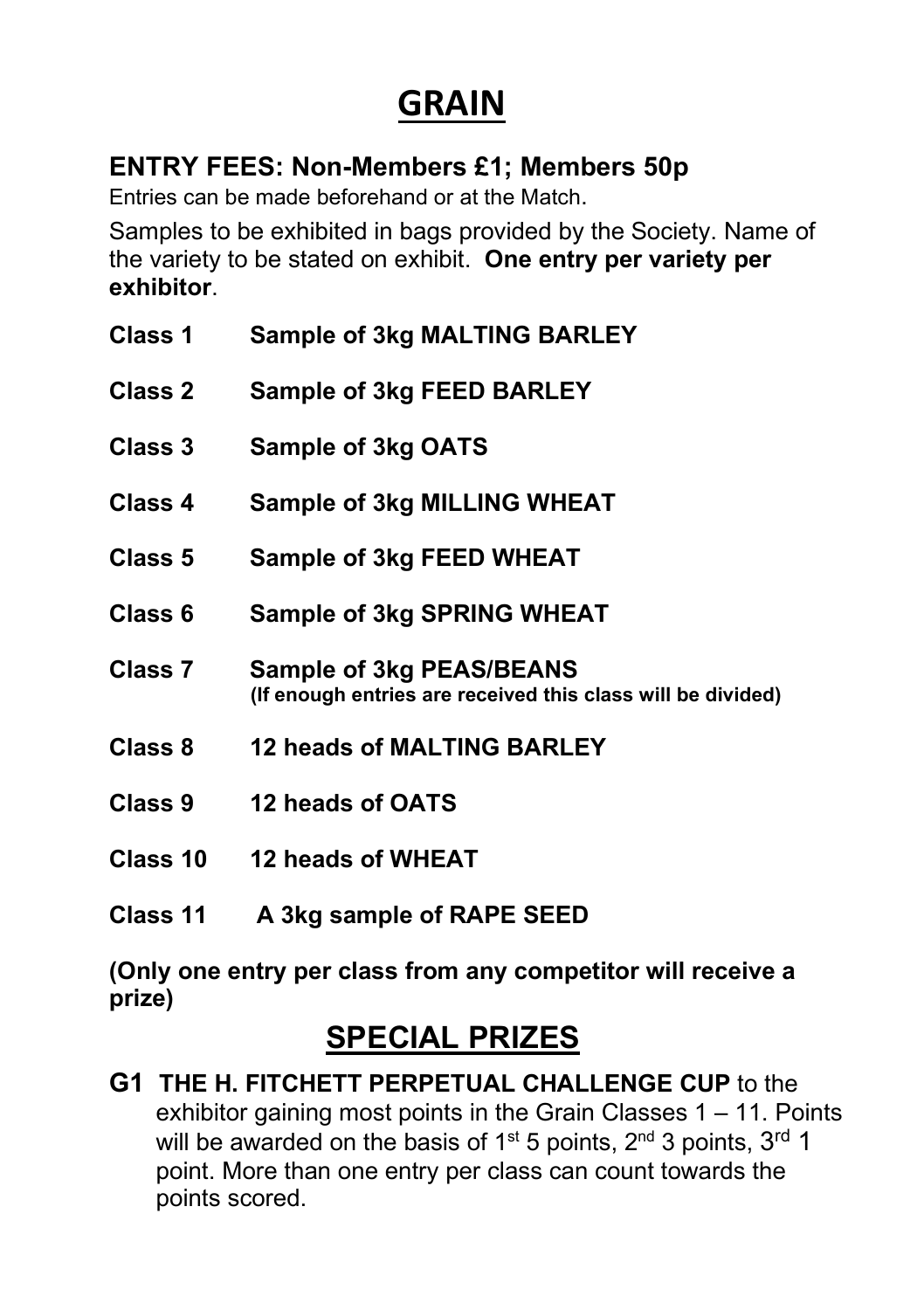### **POTATOES**

#### **Entry Fees: Non-Members £1; Members 50p**

Entries can be made beforehand or at the Match.

All exhibits must have been grown by the exhibitor and each entry **must be of a different variety.**

- **Class 1 13kg WHITE POTATOES**. To be shown unwashed in transparent polythene bags. Name of variety to be shown.
- **Class 2 13kg COLOURED POTATOES**. To be shown unwashed transparent polythene bags. Name of variety to be shown.
- **Class 3 SIX WHITE OVAL POTATOES** to be staged washed on a plate. Variety to be named.
- **Class 4 SIX ROUND WHITE POTATOES** to be staged washed on a plate. Variety to be named.
- **Class 5 SIX COLOURED POTATOES** to be staged washed on a plate. Variety to be named.
- **Class 6 HEAVIEST POTATO**

**(Only one entry per class from any competitor will receive a prize)**

### **SPECIAL PRIZES**

P1 **THE RAY OWEN PERPETUAL CHALLENGE CUP** to the exhibitor gaining most points in the Potato classes. Points will be awarded on the basis of  $1<sup>st</sup> 5$  points,  $2<sup>nd</sup> 3$ points. 3<sup>rd</sup> 1 point. More than one entry per class can count towards the points scored for this trophy.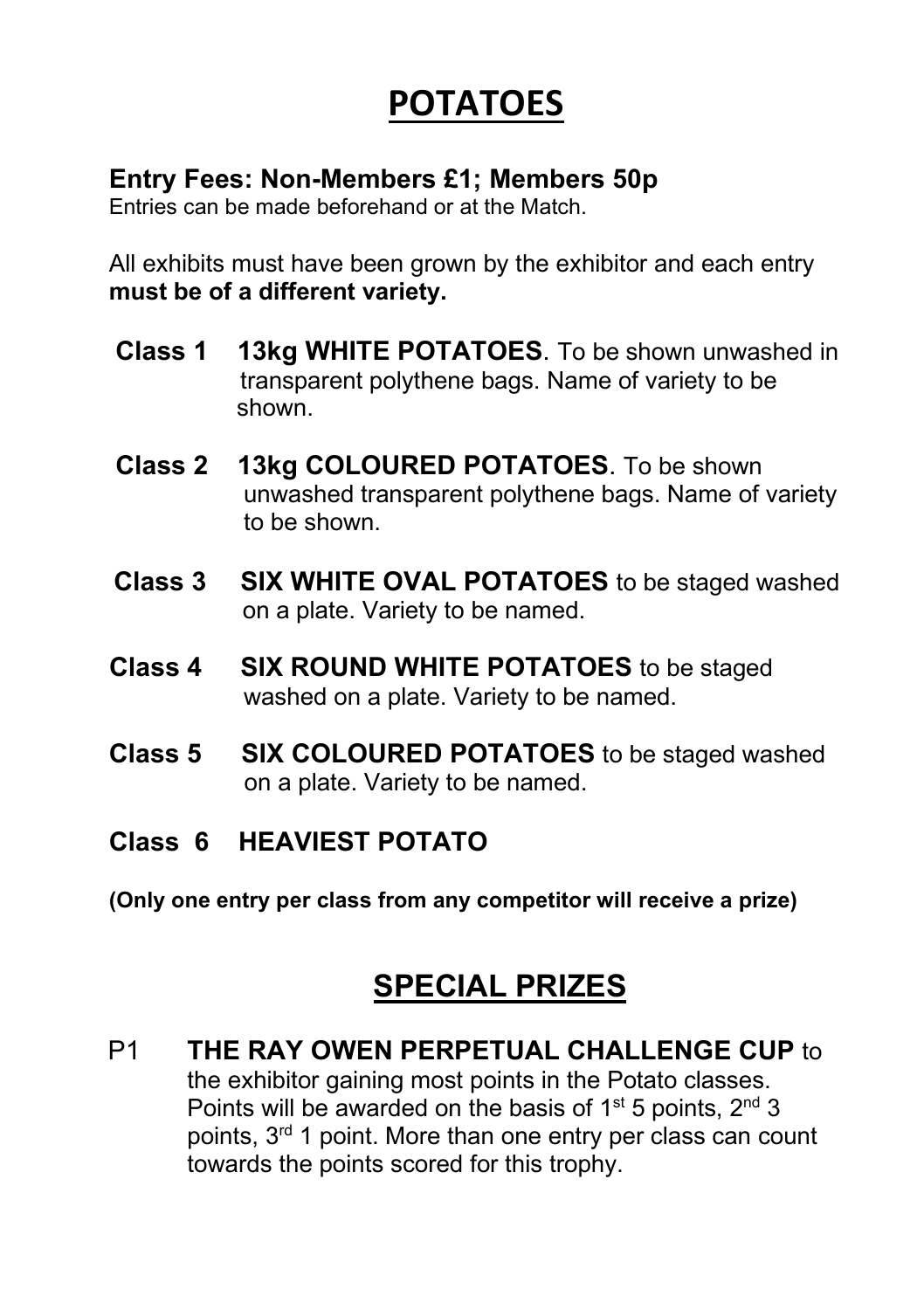### CRUCKTON PLOUGHING & HEDGING SOCIETY

*Registered Charity Number 215009*

#### **Keepers Cottage, Hinwood Road, Westbury, Shrewsbury. SY5 9PB 01743 884628**

**Entry to all ploughing classes is free to members of the Society. Annual membership still only costs £15. Perhaps you would like to consider supporting the work of the Society by becoming a member. Check out our website for information about our activities -**

### **www.crucktonploughing.org.uk**

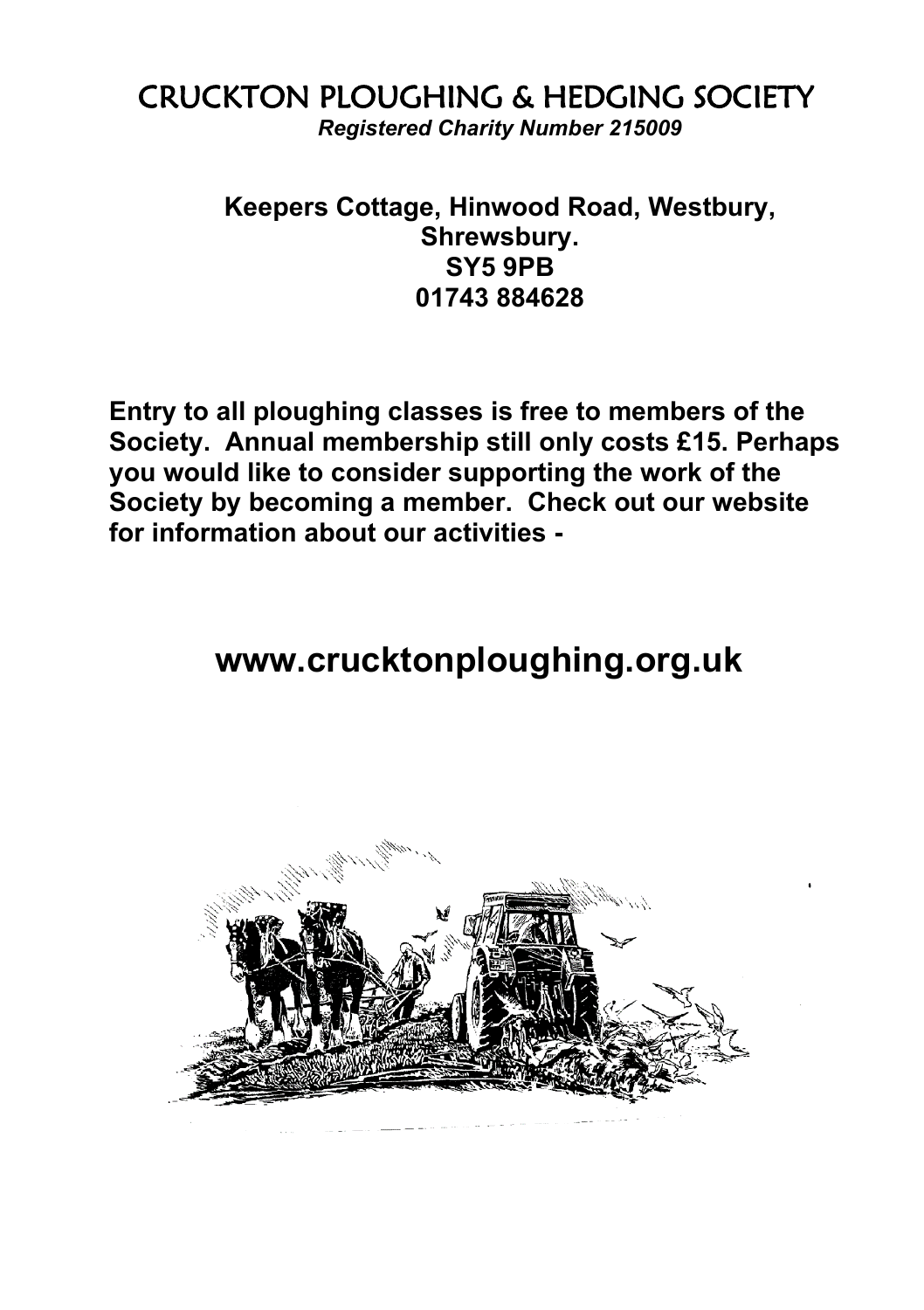### CRUCKTON PLOUGHING & HEDGING SOCIETY

**President: Mr D Roberts, Llanymynech Mrs W Trow, Worthen Vice-Chairman: Mr N Vickers, Sarn, Malpas**

**Match Secretary: Mrs Karen Pritchard, Keepers Cottage, Hinwood Road, Westbury, Shrewsbury. SY5 9PB. Tel: 01743 884628**

**Trade Stand Enquires: Mrs Karen Pritchard**

**[www.crucktonploughing.org.uk](http://www.crucktonploughing.org.uk/)**



**Buttington Cross, Buttington, Welshpool, Powys SY21 8SR Tel: 01938 553 438 [www.welshpoolsmithfield.co.uk](http://www.welshpoolsmithfield.co.uk/)**

# **'Sell Live & Thrive'**